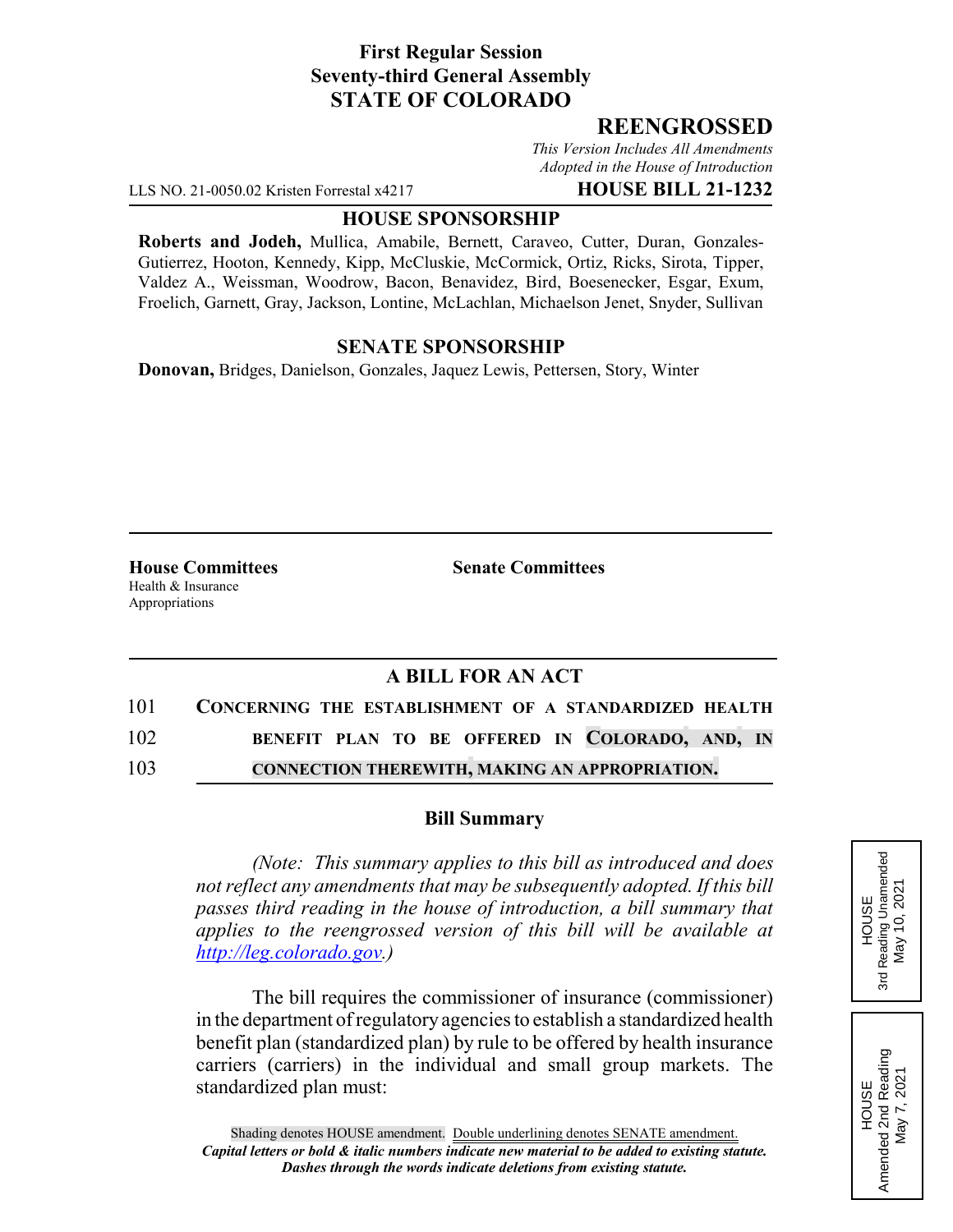- ! Offer health-care coverage at the bronze, silver, and gold levels;
- ! Be offered through the Colorado health benefit exchange;
- ! Be a standardized benefit design created through a stakeholder engagement process;
- Provide first-dollar, predictable coverage for certain high value services; and
	- Comply with state and federal law.

Beginning January 1, 2023, and each year thereafter, the bill encourages carriers that offer:

- ! An individual health benefit plan in Colorado to offer the standardized plan in the individual market; and
- ! A small group health benefit plan in Colorado to offer the standardized plan in the small group market.

For 2023, each carrier shall set a goal of offering a standardized plan premium that is at least 10% less than the premium rate for health benefit plans offered by that carrier in the 2021 calendar year in the individual and small group market. For 2024, each carrier shall set a goal of offering a standardized plan premium that is at least 20% less than the premium rate for health benefit plans offered by that carrier in the 2021 calendar year in the individual and small group market. For 2025 and each year thereafter, carriers are encouraged to limit annual premium rate increases for the standardized plan to no more than the consumer price index plus one percent, relative to the previous year.

The Colorado option authority (authority) is created for the purpose of operating as a carrier to offer the standardized plan as the Colorado option if the carriers do not meet the established premium rate goals. The authority shall operate as a nonprofit, unincorporated public entity. The authority is required to implement a provider fee schedule as established by the commissioner in consultation with the executive director of the department of health care policy and financing. Health-care providers and health facilities are required to accept consumers who are enrolled in any health benefit plan offered by the authority.

The bill creates an advisory committee to make recommendations to the authority concerning the development, implementation, and operation of the authority.

The commissioner is required to apply to the secretary of the United States department of health and human services for a waiver and include a request for a pass-through of federal funding to capture savings as a result of the implementation of the standardized plan. The commissioner is required to disapprove of a rate filing submitted by a carrier if the rate filing reflects a cost shift between the standardized plan and the health benefit plan for which rate approval is being sought.

The bill makes the failure to accept consumers who are covered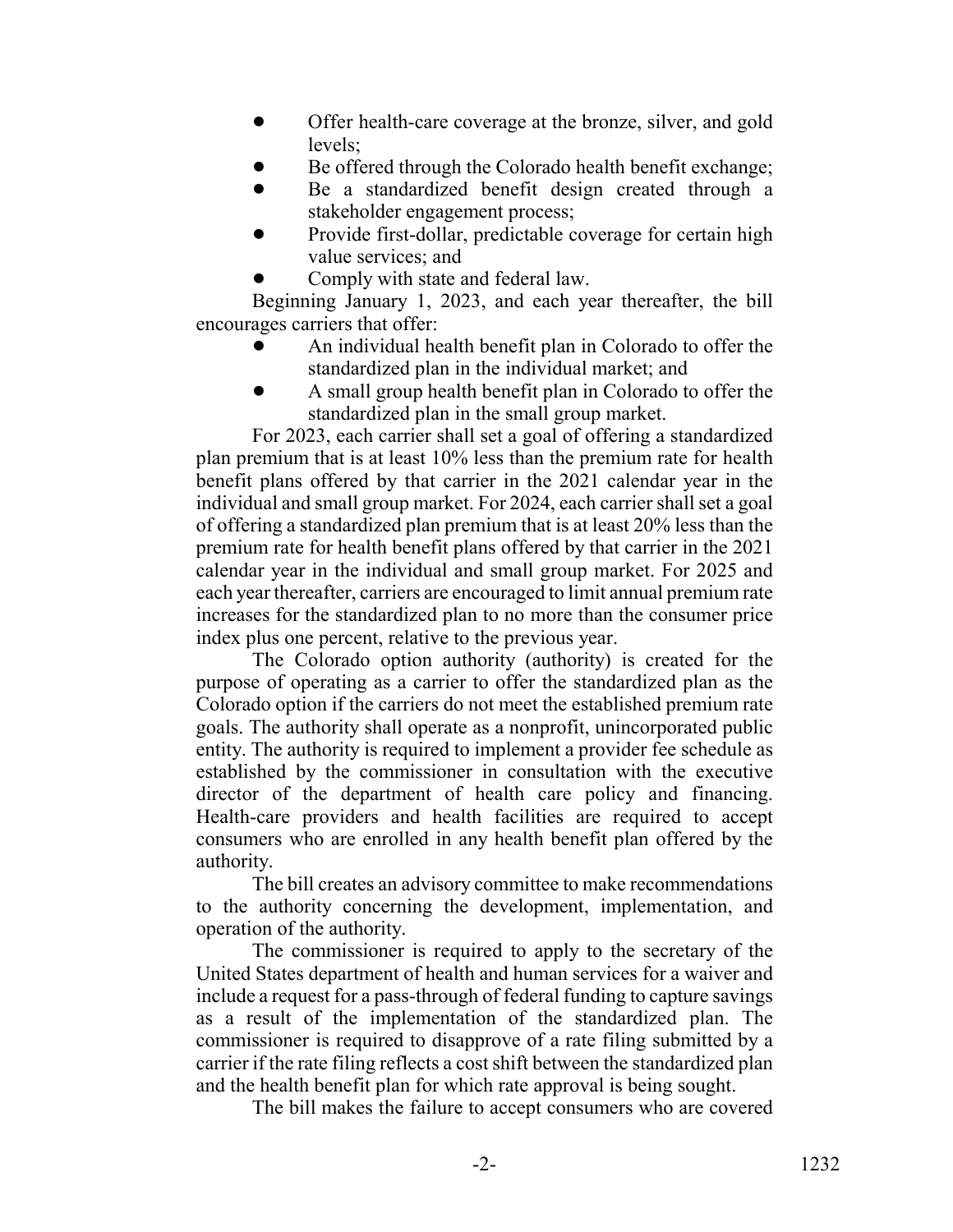through the Colorado option or the balance billing of a patient in violation of this bill grounds for discipline under specified practice acts.

The bill repeals the authority and its functions if the United States congress establishes a national public option program that meets or exceeds the premium rate goals set forth in and health-care coverage pursuant to this bill.

| $\mathbf{1}$   | Be it enacted by the General Assembly of the State of Colorado:        |
|----------------|------------------------------------------------------------------------|
| $\overline{2}$ | <b>SECTION 1.</b> In Colorado Revised Statutes, add part 13 to article |
| $\overline{3}$ | 16 of title 10 as follows:                                             |
| $\overline{4}$ | PART <sub>13</sub>                                                     |
| 5              | COLORADO STANDARDIZED HEALTH BENEFIT PLAN                              |
| 6              | 10-16-1301. Short title. THE SHORT TITLE OF THIS PART 13 IS THE        |
| $\tau$         | "COLORADO STANDARDIZED HEALTH BENEFIT PLAN ACT".                       |
| 8              | 10-16-1302. Legislative declaration - intent. (1) THE GENERAL          |
| 9              | ASSEMBLY, THROUGH THE EXERCISE OF ITS POWERS TO PROTECT THE            |
| 10             | HEALTH, PEACE, SAFETY, AND GENERAL WELFARE OF THE PEOPLE OF            |
| 11             | COLORADO, HEREBY FINDS THAT:                                           |
| 12             | (a) HEALTH INSURANCE COVERAGE HAS BEEN DEMONSTRATED TO                 |
| 13             | HAVE A POSITIVE IMPACT ON PEOPLE'S HEALTH OUTCOMES AS WELL AS          |
| 14             | THEIR FINANCIAL SECURITY AND WELL-BEING;                               |
| 15             | (b) ENSURING THAT ALL PEOPLE HAVE ACCESS TO AFFORDABLE,                |
| 16             | QUALITY, CONTINUOUS, AND EQUITABLE HEALTH CARE IS A CHALLENGE          |
| 17             | THAT PUBLIC OFFICIALS AND POLICY EXPERTS HAVE FACED FOR DECADES        |
| 18             | DESPITE SEEMINGLY CONSTANT EFFORTS TO ADDRESS THE ISSUE;               |
| 19             | (c) ALTHOUGH GREAT STRIDES HAVE BEEN MADE IN INCREASING                |
| 20             | ACCESS TO HEALTH-CARE COVERAGE THROUGH FEDERAL AND STATE               |
| 21             | LEGISLATION, NOT ENOUGH HAS BEEN ACCOMPLISHED TO ADDRESS THE           |
| 22             | AFFORDABILITY OF HEALTH INSURANCE IN COLORADO, PARTICULARLY IN         |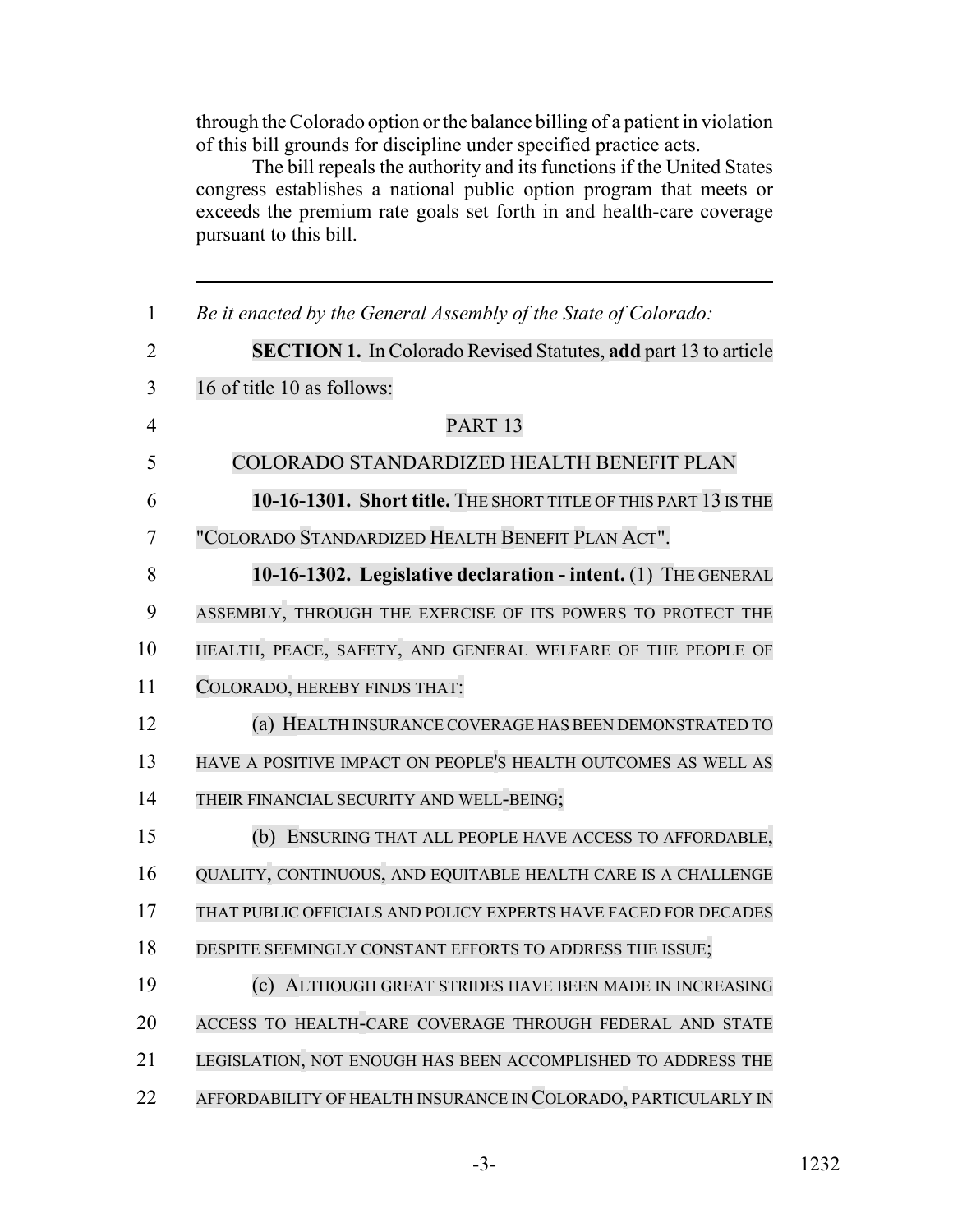THE STATE'S RURAL AREAS AND FOR COLORADANS WHO HAVE HISTORICALLY AND SYSTEMICALLY FACED BARRIERS TO HEALTH, INCLUDING PEOPLE OF COLOR, IMMIGRANTS, AND COLORADANSWITH LOW INCOMES;

 (d) THE HEALTH-CARE SYSTEM IS A COMPLEX SYSTEM WHEREIN CONSUMERS RELY ON HEALTH INSURANCE CARRIERS TO NEGOTIATE THE RATES PAID TO HEALTH-CARE PROVIDERS, PHARMACEUTICALCOMPANIES, AND HOSPITALS FOR SERVICES PROVIDED AND EXPECT THAT THE NEGOTIATED RATES ARE CLOSELY TIED TO THE AMOUNT OF THE HEALTH INSURANCE PREMIUMS PAID;

 (e) DESPITE EFFORTS TO ADDRESS ACCESS TO AND AFFORDABILITY OF HEALTH CARE, UNDERLYING HEALTH-CARE COSTS CONTINUE TO RISE, THUS DRIVING UP THE COSTS OF HEALTH INSURANCE PREMIUMS, OFTEN AT DISPROPORTIONATE RATES IN RURAL AREAS OF THE STATE; AND

 (f) IN ORDER TO ENSURE THAT HEALTH INSURANCE IS AFFORDABLE FOR COLORADANS, IT IS CRITICAL THAT THE STATE ESTABLISH A 17 STANDARDIZED PLAN FOR CARRIERS TO OFFER IN THE STATE AND SET

PREMIUM REDUCTION TARGETS FOR CARRIERS TO ACHIEVE.

 **10-16-1303. Definitions.** AS USED IN THIS PART 13, UNLESS THE 20 CONTEXT OTHERWISE REQUIRES:

 (1) "ADVISORY BOARD" MEANS THE BOARD ESTABLISHED IN SECTION 10-16-1307.

 (2) "CRITICAL ACCESS HOSPITAL" MEANS A HOSPITAL THAT IS FEDERALLY CERTIFIED OR UNDERGOING FEDERAL CERTIFICATION AS A CRITICAL ACCESS HOSPITAL PURSUANT TO 42 CFR 485, SUBPART F.

 (3) (a) "EQUIVALENT RATE" MEANS, FOR A HOSPITAL THAT IS A 27 PEDIATRIC SPECIALTY HOSPITAL WITH A LEVEL ONE TRAUMA CENTER, THE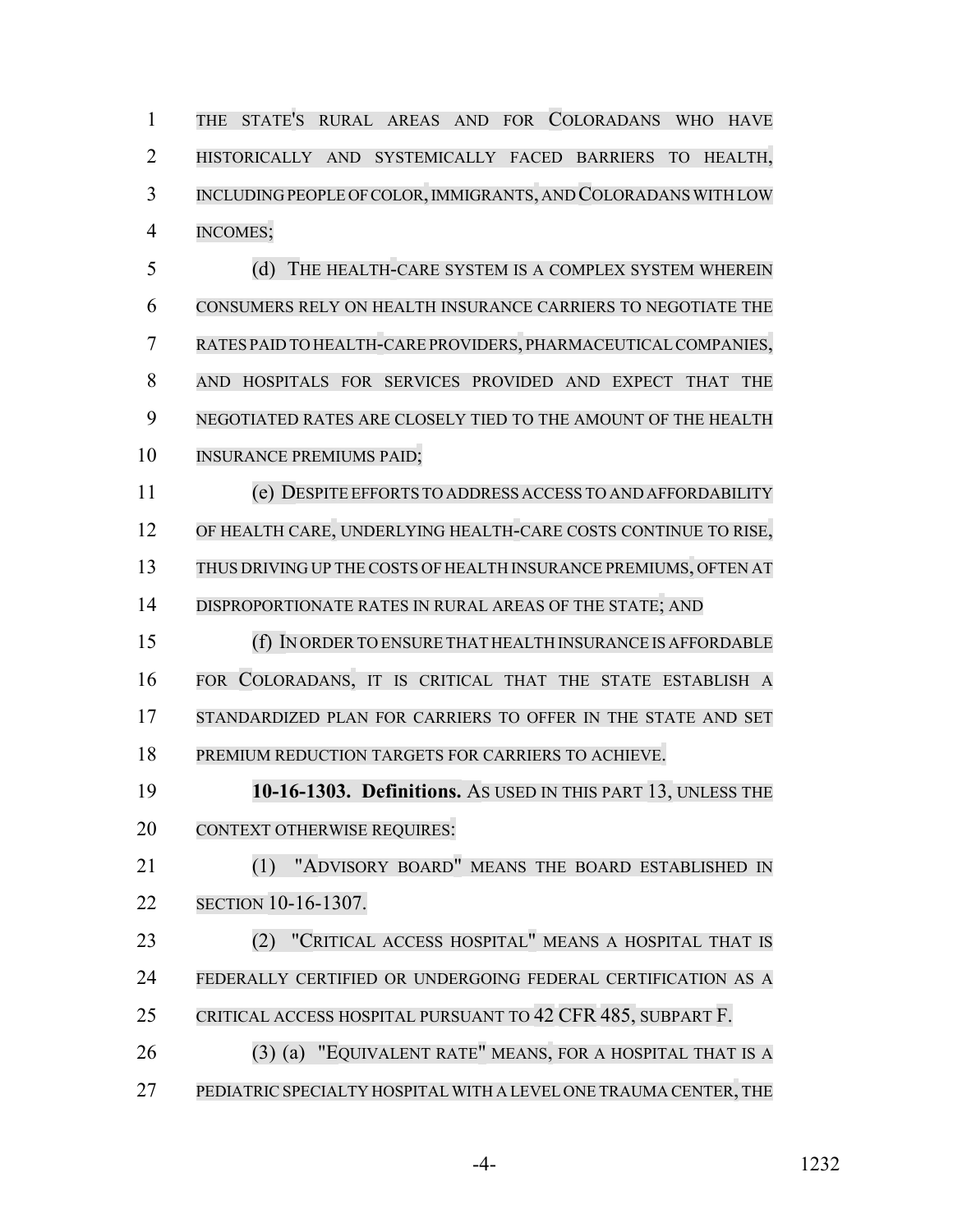PAYMENT RATE DETERMINED BY THE MEDICAID FEE SCHEDULE FOR THE HOSPITAL FROM THE MOST RECENT YEAR FOR WHICH A COMPLETE SET OF HOSPITAL FINANCIAL DATA IS PUBLICLY AVAILABLE UPON THE EFFECTIVE DATE OF THIS PART 13, MULTIPLIED BY A CONVERSION FACTOR EQUAL TO THE RATIO OF THE STATEWIDE PAYMENT TO COSTRATIO FORMEDICARE TO THE HOSPITAL'S SPECIFIC PAYMENT COST RATIO FOR THE MOST RECENT SET OF PUBLICLY AVAILABLE HOSPITALFINANCIAL DATA UPON THE EFFECTIVE 8 DATE OF THIS PART 13, WHICH IS 1.52. (b) IN ANY GIVEN YEAR, THE RATE IN SUBSECTION (3)(a) OF THIS SECTION MUST BE ADJUSTED ANNUALLY FOR CUMULATIVE INFLATION BY A FACTOR EQUAL TO THE AVERAGE PERCENTAGE INCREASE IN THE MEDICARE INPATIENT AND OUTPATIENT PROSPECTIVE PAYMENT SYSTEMS 13 OVER THE PREVIOUS THREE YEARS. (4) "ESSENTIAL ACCESS HOSPITAL" MEANS A CRITICAL ACCESS HOSPITAL OR GENERAL HOSPITAL LOCATED IN A RURAL AREA WITH TWENTY-FIVE OR FEWER LICENSED BEDS. (5) "ESSENTIAL COMMUNITY PROVIDER" HAS THE SAME MEANING AS SET FORTH IN SECTION 25.5-8-103 (6). (6) "GENERAL HOSPITAL" MEANS A HOSPITAL LICENSED AS A GENERAL HOSPITAL BY THE COLORADO DEPARTMENT OF PUBLIC HEALTH AND ENVIRONMENT. (7) "HEALTH-CARE COVERAGE COOPERATIVE" HAS THE SAME 23 MEANING AS SET FORTH IN SECTION 10-16-1002 (2). (8) "HEALTH-CARE PROVIDER" MEANS A HEALTH-CARE PROFESSIONALREGISTERED,CERTIFIED, OR LICENSED PURSUANT TO TITLE 26 12 OR A HEALTH FACILITY LICENSED OR CERTIFIED PURSUANT TO SECTION 25-1.5-103.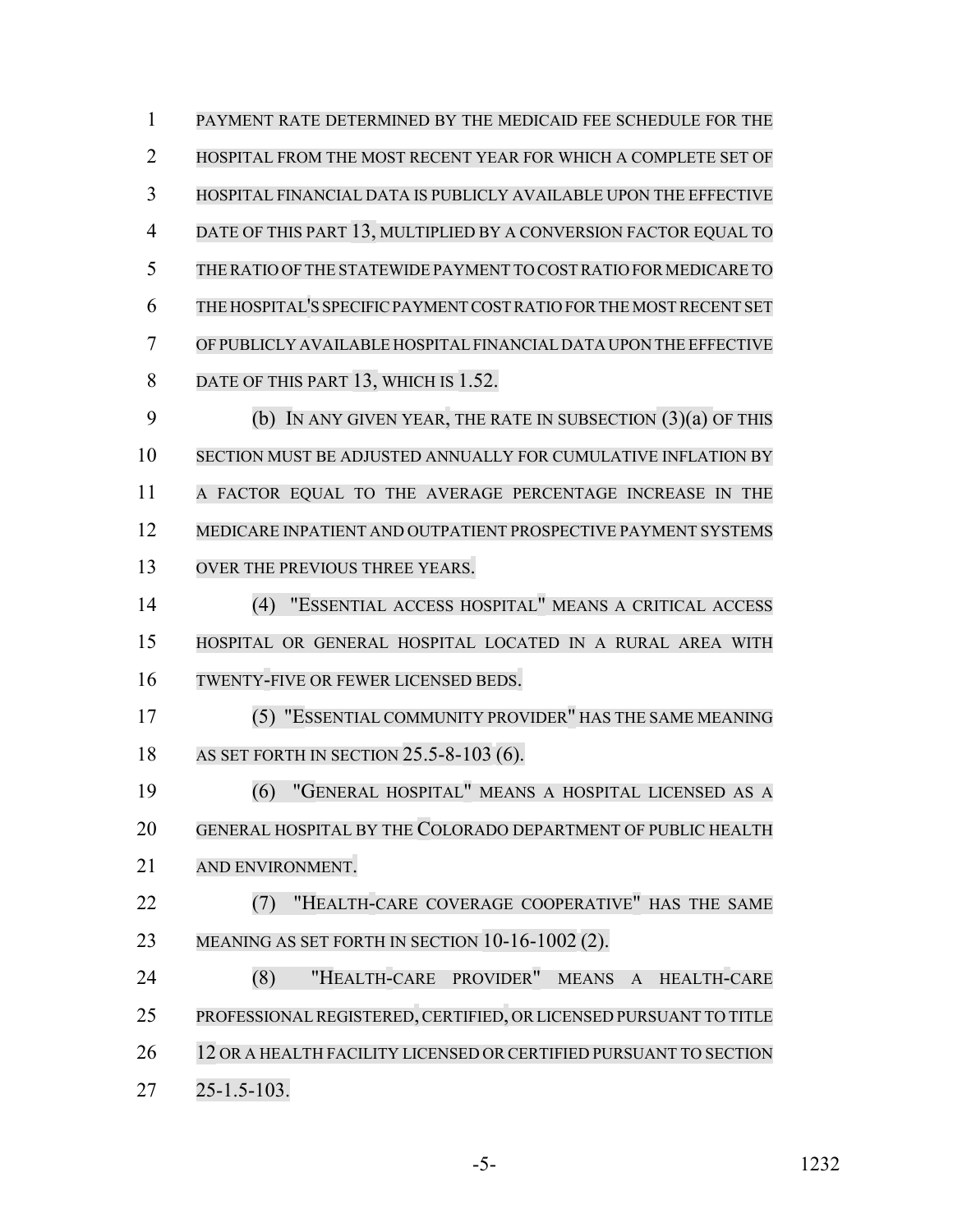(9) "HEALTH SYSTEM" MEANS A CORPORATION OR OTHER ORGANIZATION THAT OWNS, CONTAINS, OR OPERATES THREE OR MORE HOSPITALS.

 (10) "MEDICAL INFLATION" MEANS THE ANNUAL PERCENTAGE CHANGE IN THE MEDICAL CARE INDEX COMPONENT OF THE UNITED STATES DEPARTMENT OFLABOR'S BUREAU OF LABOR STATISTICS CONSUMER PRICE INDEX FOR MEDICAL CARE SERVICES AND MEDICAL CARE COMMODITIES, OR ITS APPLICABLE PREDECESSOR OR SUCCESSOR INDEX, BASED ON THE AVERAGE CHANGE IN THE MEDICAL CARE INDEX OVER THE PREVIOUS TEN YEARS.

 (11) (a) "MEDICARE REIMBURSEMENT RATE" MEANS THE FACILITY-SPECIFIC REIMBURSEMENT RATE FOR A PARTICULAR HEALTH-CARE SERVICE PROVIDED UNDER THE "HEALTH INSURANCE FOR THE AGED ACT", TITLE XVIII OF THE FEDERAL "SOCIAL SECURITY ACT", 42 U.S.C. SEC. 1395 ET SEQ., AS AMENDED.

 (b) FOR A HOSPITAL THAT IS REIMBURSED THROUGH THE MEDICARE PROSPECTIVE PAYMENTS SYSTEMS RATE FOR A CRITICAL ACCESS HOSPITAL, "MEDICARE REIMBURSEMENT RATE" MEANS THE RATE BASED ON ALLOWABLE COSTS AS REPORTED IN MEDICARE COST REPORTS AND THE HISTORICAL COST-TO-CHARGE RATIOS FOR THE SPECIFIC HOSPITAL.

 (12) "PUBLIC BENEFIT CORPORATION" MEANS A PUBLIC BENEFIT 22 CORPORATION FORMED PURSUANT TO PART 5 OF ARTICLE 101 OF TITLE 7 THAT MAY BE ORGANIZED AND OPERATED BY THE EXCHANGE PURSUANT TO SECTION 10-22-106 (3).

 (13) "SMALL GROUP MARKET" MEANS THE MARKET FOR SMALL GROUP SICKNESS AND ACCIDENT INSURANCE.

(14) "STANDARDIZED PLAN" MEANS THE STANDARDIZED HEALTH

-6- 1232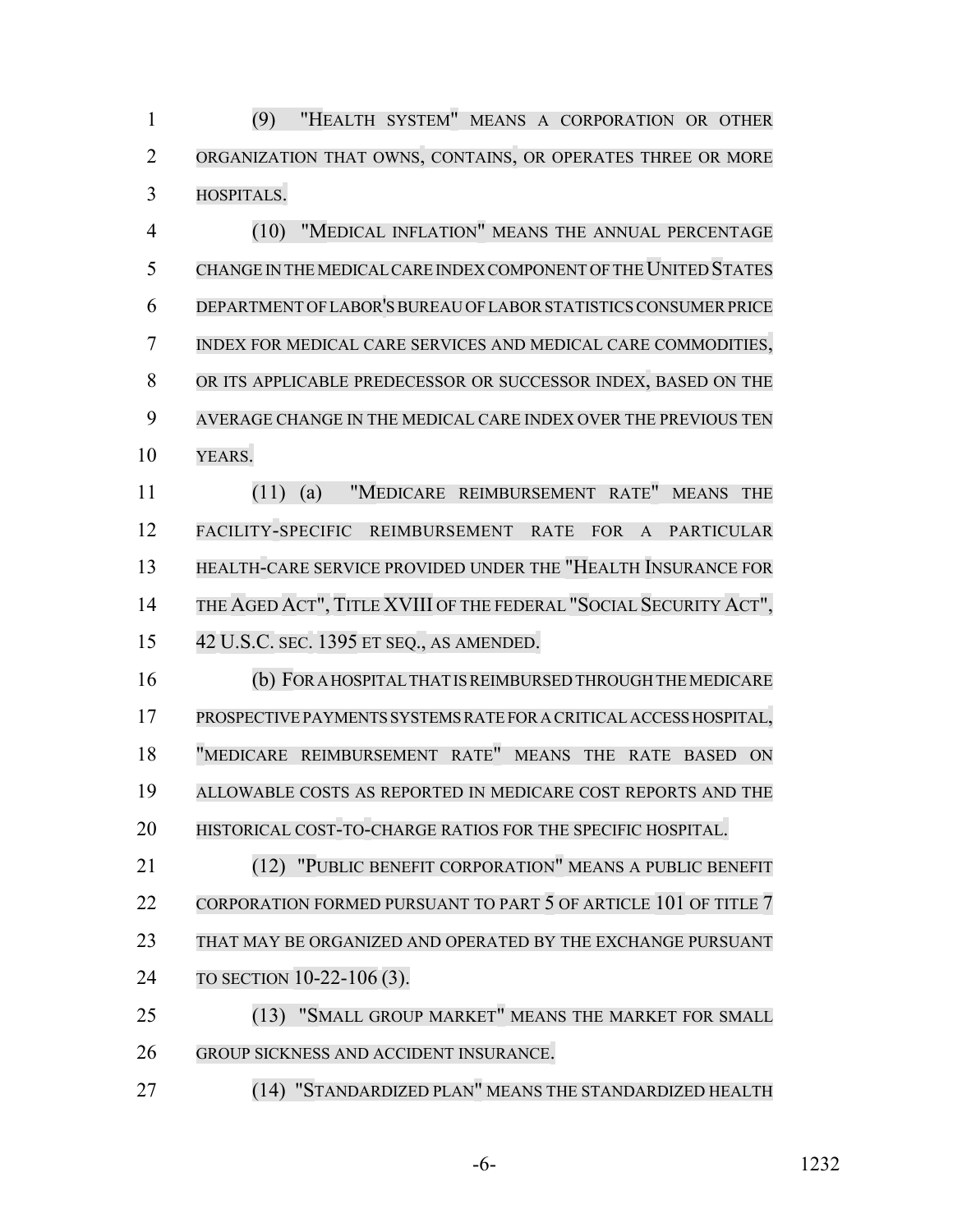BENEFIT PLAN DESIGNED BY RULE OF THE COMMISSIONER PURSUANT TO

SECTION 10-16-1304.

 **10-16-1304. Standardized health benefit plan - established - components- rules- independent analysis - repeal.** (1) ON OR BEFORE JANUARY 1, 2022, THE COMMISSIONER SHALL ESTABLISH, BY RULE, A STANDARDIZED HEALTH BENEFIT PLAN TO BE OFFERED BY CARRIERS IN THIS STATE IN THE INDIVIDUAL AND SMALL GROUP MARKETS. THE STANDARDIZED PLAN MUST: (a) OFFER HEALTH-CARE COVERAGE AT THE BRONZE, SILVER, AND 10 GOLD LEVELS OF COVERAGE AS DESCRIBED IN SECTION 10-16-103.4; (b) INCLUDE, AT A MINIMUM, PEDIATRIC AND OTHER ESSENTIAL HEALTH BENEFITS; (c) BE OFFERED THROUGH THE EXCHANGE AND IN THE INDIVIDUAL MARKET THROUGH THE PUBLIC BENEFIT CORPORATION; (d) BE A STANDARDIZED BENEFIT DESIGN THAT: (I) IS CREATED THROUGH A STAKEHOLDER ENGAGEMENT PROCESS THAT INCLUDES PHYSICIANS, HEALTH-CARE INDUSTRY AND CONSUMER REPRESENTATIVES, INDIVIDUALS WHO REPRESENT HEALTH-CARE WORKERS OR WHO WORK IN HEALTH CARE, AND INDIVIDUALS WORKING IN OR REPRESENTING COMMUNITIES THAT ARE DIVERSE WITH REGARD TO RACE, ETHNICITY, IMMIGRATION STATUS, AGE, ABILITY, SEXUAL ORIENTATION, 22 GENDER IDENTITY, OR GEOGRAPHIC REGIONS OF THE STATE AND THAT ARE AFFECTED BY HIGHER RATES OF HEALTH DISPARITIES AND INEQUITIES; **(II) HAS A DEFINED BENEFIT DESIGN AND COST-SHARING THAT**  IMPROVES ACCESS AND AFFORDABILITY; AND (III) IS DESIGNED TO IMPROVE RACIAL HEALTH EQUITY AND DECREASE RACIAL HEALTH DISPARITIES THROUGH A VARIETY OF MEANS,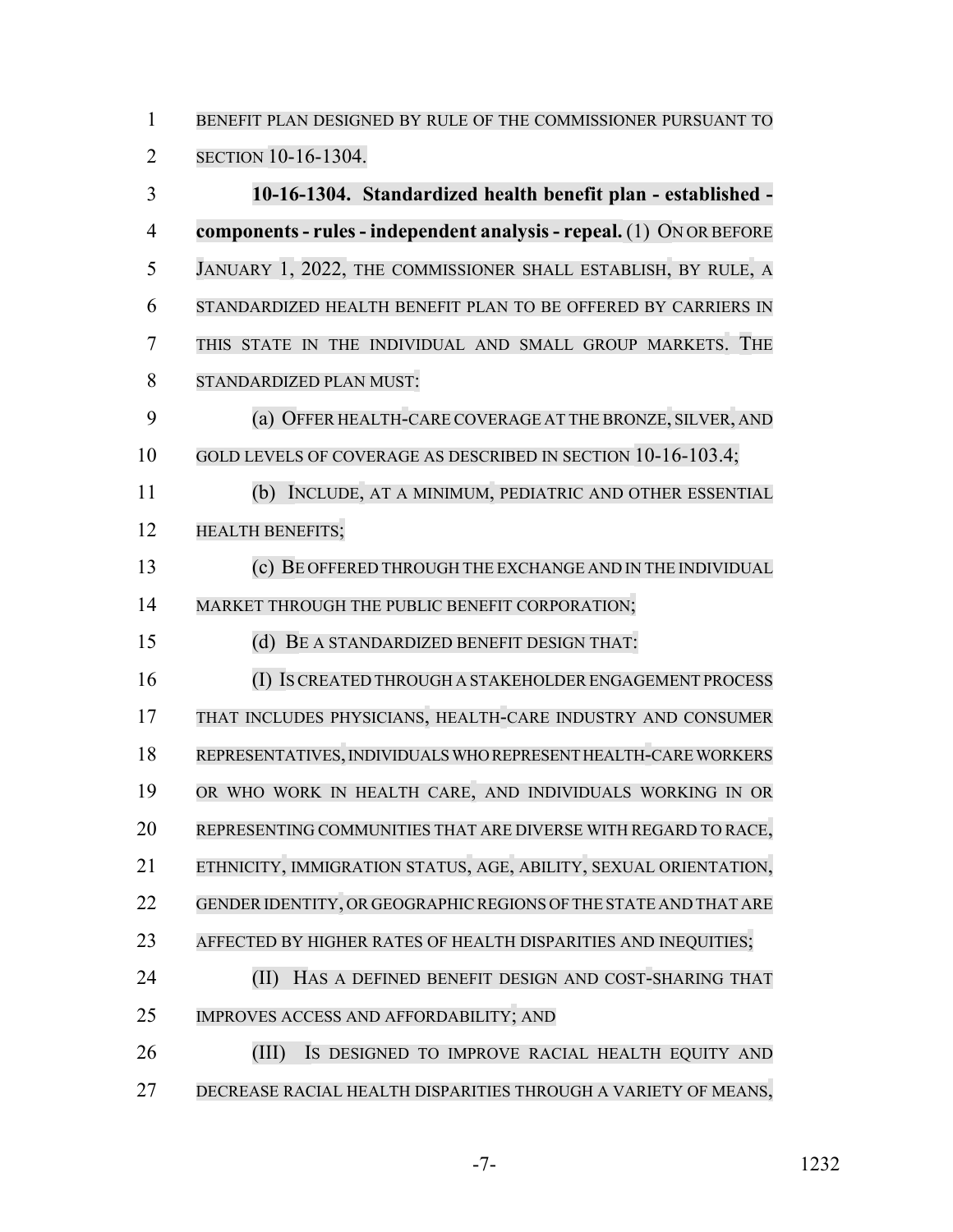| $\mathbf{1}$   | WHICH<br>ARE IDENTIFIED COLLABORATIVELY WITH<br><b>CONSUMER</b>        |
|----------------|------------------------------------------------------------------------|
| $\overline{2}$ | STAKEHOLDERS, INCLUDING:                                               |
| 3              | (A) IMPROVING PERINATAL HEALTH-CARE COVERAGE; AND                      |
| $\overline{4}$ | PROVIDING FIRST-DOLLAR, PREDEDUCTIBLE COVERAGE FOR<br>(B)              |
| 5              | CERTAIN HIGH-VALUE SERVICES, SUCH AS PRIMARY AND BEHAVIORAL            |
| 6              | HEALTH CARE;                                                           |
| 7              | (e) BE ACTUARIALLY SOUND AND ALLOW A CARRIER TO CONTINUE               |
| 8              | TO MEET THE FINANCIAL REQUIREMENTS IN ARTICLE $3$ of this title $10$ ; |
| 9              | (f)<br>COMPLY WITH THE FEDERAL ACT, INCLUDING THE RISK                 |
| 10             | ADJUSTMENT REQUIREMENTS UNDER 45 CFR 153, AND THIS ARTICLE 16;         |
| 11             | <b>AND</b>                                                             |
| 12             | HAVE A NETWORK THAT IS:<br>(g)                                         |
| 13             | (I)<br>CULTURALLY RESPONSIVE AND, TO THE GREATEST EXTENT               |
| 14             | POSSIBLE, REFLECTS THE DIVERSITY OF ITS ENROLLEES IN TERMS OF RACE,    |
| 15             | ETHNICITY, GENDER IDENTITY, AND SEXUAL ORIENTATION IN THE AREA         |
| 16             | THAT THE NETWORK EXISTS; AND                                           |
| 17             | (II) NO MORE NARROW THAN THE MOST RESTRICTIVE NETWORK                  |
| 18             | THE CARRIER IS OFFERING FOR NONSTANDARDIZED PLANS IN<br><b>THE</b>     |
| 19             | INDIVIDUAL MARKET FOR THE METAL TIER FOR THAT RATING AREA.             |
| 20             | $(2)$ (a)<br>IN DEVELOPING THE NETWORK FOR THE STANDARDIZED            |
| 21             | PLAN PURSUANT TO SUBSECTION (1)(g) OF THIS SECTION, EACH CARRIER       |
| 22             | SHALL:                                                                 |
| 23             | (I) INCLUDE AS PART OF ITS NETWORK ACCESS PLAN A DESCRIPTION           |
| 24             | THE CARRIER'S EFFORTS TO CONSTRUCT DIVERSE, CULTURALLY<br><b>OF</b>    |
| 25             | RESPONSIVE NETWORKS THAT ARE WELL-POSITIONED TO ADDRESS HEALTH         |
| 26             | EQUITY AND REDUCE HEALTH DISPARITIES; AND                              |
| 27             | (II)<br>INCLUDE A MAJORITY OF THE ESSENTIAL COMMUNITY                  |

-8- 1232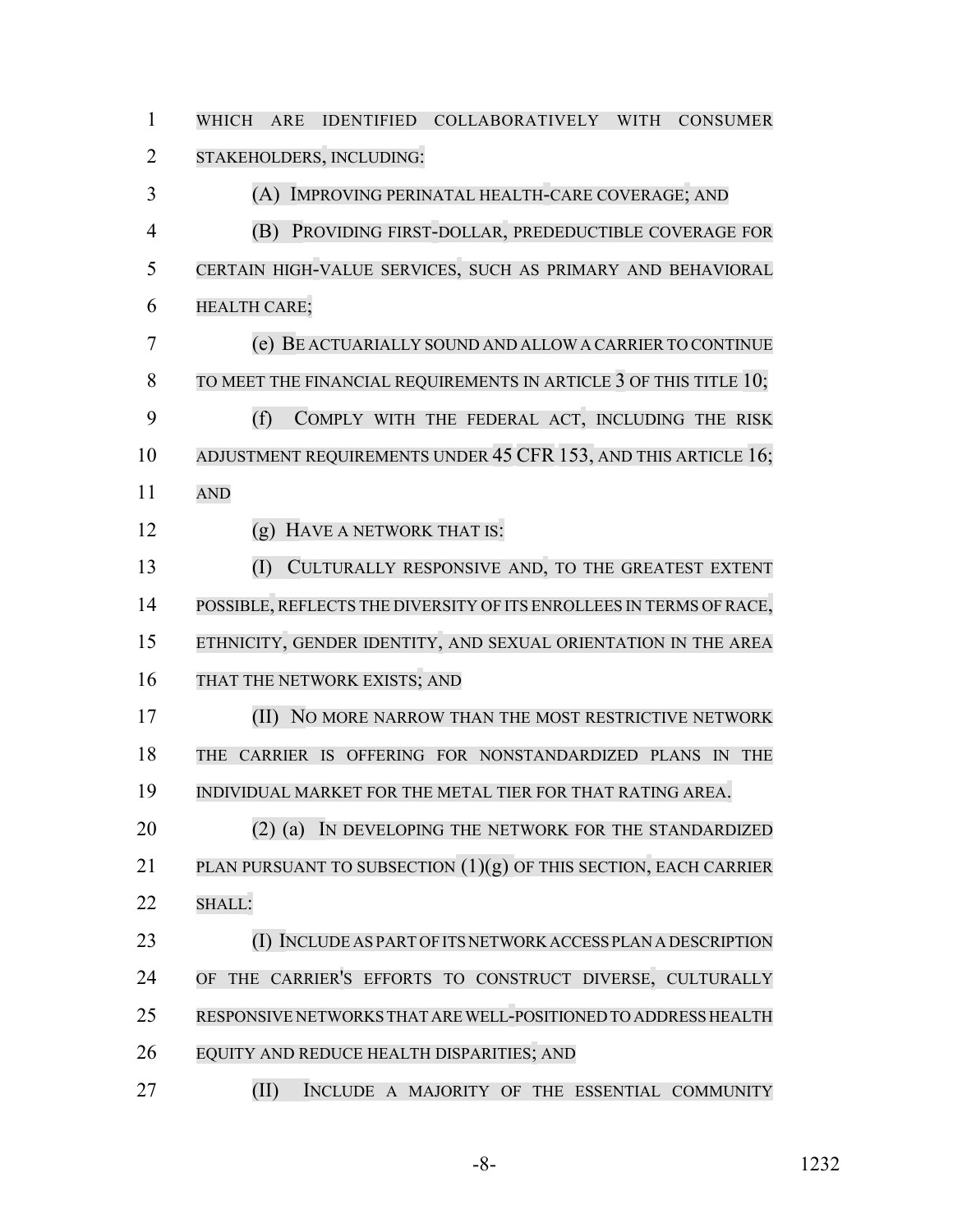PROVIDERS IN THE SERVICE AREA IN ITS NETWORK.

 (b) IF A CARRIER IS UNABLE TO ACHIEVE THE NETWORK ADEQUACY REQUIREMENTS IN SUBSECTION  $(1)(g)$  of this section, the Carrier SHALL FILE AN ACTION PLAN WITH THE DIVISION THAT DESCRIBES THE 5 CARRIER'S EFFORTS TO ACHIEVE THE REQUIREMENTS IN SUBSECTION  $(1)(g)$  OF THIS SECTION. (c) THE COMMISSIONER SHALL PROMULGATE RULES REGARDING 8 THE NETWORK ADEQUACY REQUIREMENTS IN SUBSECTION  $(1)(g)$  of this 9 SECTION AND THE ACTION PLAN IN SUBSECTION (2)(b) OF THIS SECTION. (3) THE STANDARDIZED PLAN MUST BE OFFERED IN A MANNER THAT ALLOWS CONSUMERS TO EASILY COMPARE THE STANDARDIZED PLANS OFFERED BY EACH CARRIER. (4) THE COMMISSIONER MAY UPDATE THE STANDARDIZED PLAN ANNUALLY BY RULE THROUGH THE STAKEHOLDER PROCESS DESCRIBED IN 15 SUBSECTION  $(1)(d)(I)$  OF THIS SECTION. (5) THE COMMISSIONER SHALL CONTRACT WITH AN INDEPENDENT THIRD PARTY TO CONDUCT AN ANALYSIS OF THE IMPACT OF THIS SECTION ON HEALTH PLAN ENROLLMENT, HEALTH INSURANCE AFFORDABILITY, AND HEALTH EQUITY. TO THE EXTENT AVAILABLE, THE ANALYSIS MUST INCLUDE DISAGGREGATED DATA BY RACE, ETHNICITY, IMMIGRATION STATUS, SEXUAL ORIENTATION, GENDER IDENTITY, AGE, AND ABILITY. IF THE DATA IS NOT AVAILABLE, THE ANALYSIS MUST NOTE SUCH UNAVAILABILITY. THE ANALYSIS MUST INCLUDE INFORMATION CONCERNING TOTAL OUT-OF-POCKET HEALTH-CARE SPENDING. THE ANALYSIS MUST BE COMPLETED ON OR BEFORE JANUARY 1, 2026. 26 (6) (a) THE COMMISSIONER SHALL COLLABORATE WITH THE 27 EXCHANGE CONCERNING THE SURVEY REQUIRED IN SECTION 10-22-114,

-9- 1232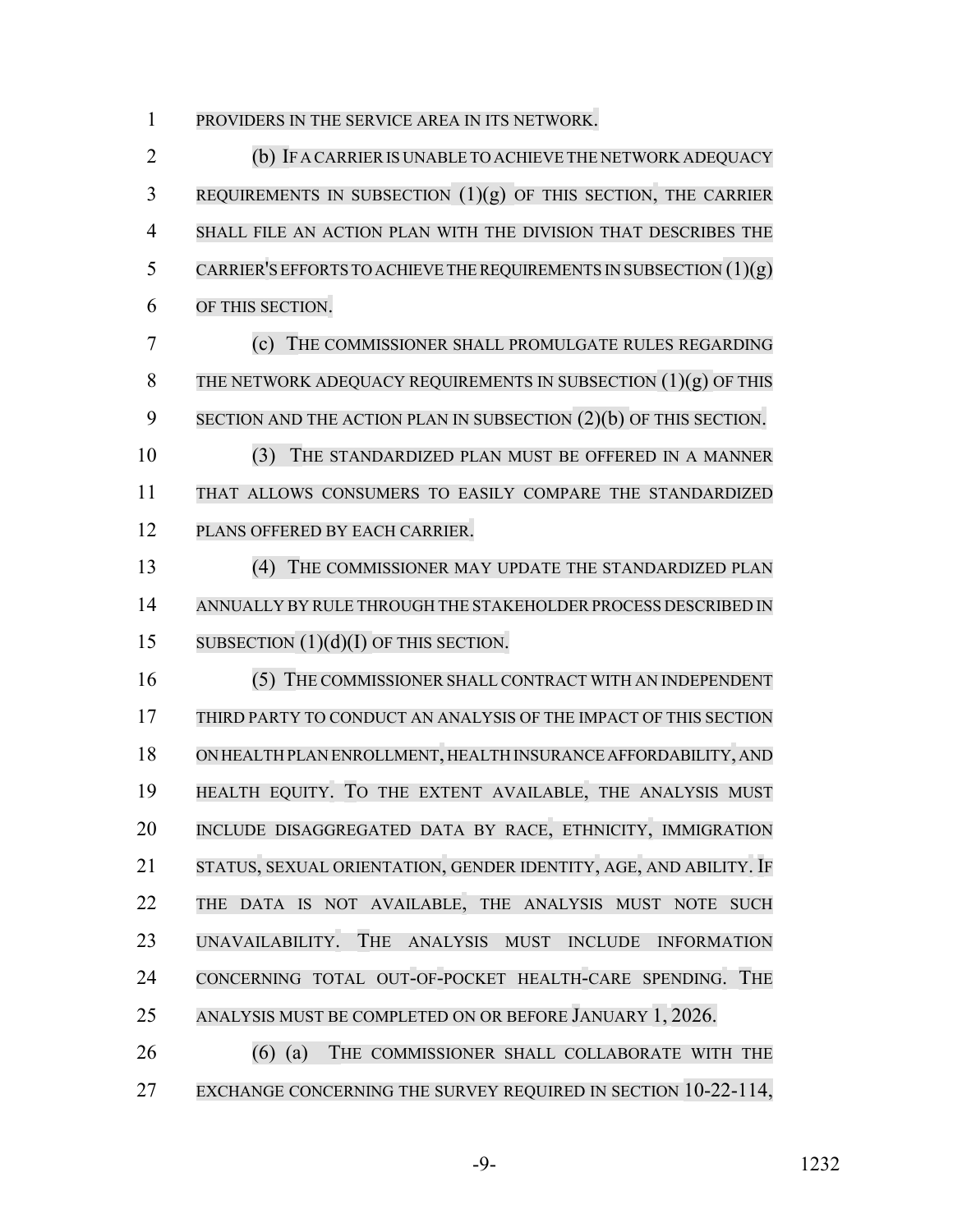WHICH SURVEY ADDRESSES CONSUMERS' EXPERIENCE. (b) THIS SUBSECTION (6) IS REPEALED, EFFECTIVE JULY 1, 2026. (7) THE COMMISSIONER IS NOT REQUIRED TO COMPLY WITH THE "PROCUREMENT CODE", ARTICLES 101 TO 112 OF TITLE 24, FOR THE PURPOSES OF THIS SECTION. **10-16-1305. Standardized health benefit plan - carriers required to offer - premium rates - rules.** (1) BEGINNING JANUARY 1, 8 2023, A CARRIER THAT OFFERS: (a) AN INDIVIDUAL HEALTH BENEFIT PLAN IN COLORADO IS REQUIRED TO OFFER THE STANDARDIZED PLAN IN THE INDIVIDUAL MARKET 11 IN EACH COUNTY WHERE THE CARRIER OFFERS AN INDIVIDUAL HEALTH BENEFIT PLAN AND SHALL OFFER THE STANDARDIZED PLAN THROUGHOUT 13 THE ENTIRE COUNTY; AND (b) A SMALL GROUP HEALTH BENEFIT PLAN IN COLORADO IS REQUIRED TO OFFER THE STANDARDIZED PLAN IN THE SMALL GROUP MARKET IN EACH COUNTY WHERE THE CARRIER OFFERS A SMALL GROUP HEALTH BENEFIT PLAN AND SHALL OFFER THE STANDARDIZED PLAN 18 THROUGHOUT THE ENTIRE COUNTY. (2) (a) (I) IN THE INDIVIDUAL MARKET, FOR THE PLAN YEAR BEGINNING JANUARY 1, 2023, AND IN THE SMALL GROUP MARKET, BEGINNING JANUARY 1, 2023, EACH CARRIER SHALL OFFER THE STANDARDIZED PLAN AT A PREMIUM RATE THAT IS AT LEAST SIX PERCENT LESS THAN THE PREMIUM RATE FOR HEALTH BENEFIT PLANS THAT THE CARRIER OFFERED IN THE 2021 CALENDAR YEAR, AS ADJUSTED FOR MEDICAL INFLATION, IN THE INDIVIDUAL AND SMALL GROUP MARKETS. THE COMMISSIONER SHALL CALCULATE THE PREMIUM RATE REDUCTION BASED ON THE RATES CHARGED IN THE SAME COUNTY IN WHICH THE

-10- 1232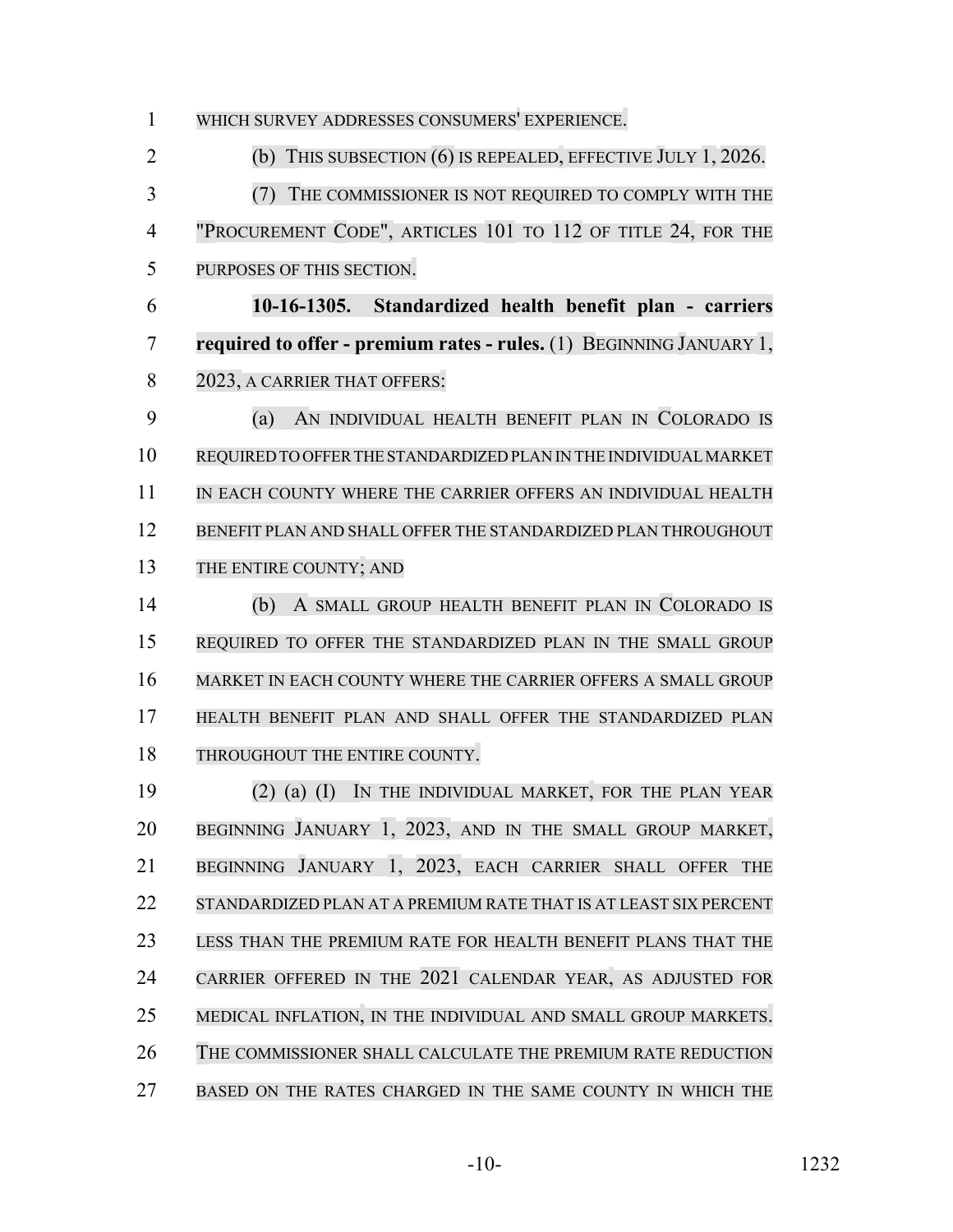CARRIER OFFERED HEALTH BENEFIT PLANS IN THE INDIVIDUAL AND SMALL GROUP MARKETS IN 2021 PRIOR TO THE APPLICATION OF THE COLORADO REINSURANCE PROGRAM PURSUANT TO PART 11 OF THIS ARTICLE 16.

 (II) FOR CARRIERS OFFERING THE STANDARDIZED PLAN IN THE 2023 PLAN YEAR IN A COUNTY IN WHICH THE CARRIER DID NOT OFFER A HEALTH BENEFIT PLAN IN THE INDIVIDUAL OR SMALL GROUP MARKET IN THE 2021 CALENDAR YEAR, EACH CARRIER THAT OFFERS THE STANDARDIZED PLAN SHALL OFFER THE STANDARDIZED PLAN:

 (A) IN THE INDIVIDUAL MARKET AT A PREMIUM RATE THAT IS AT LEAST SIX PERCENT LESS THAN THE AVERAGE PREMIUM RATE FOR 11 INDIVIDUAL HEALTH BENEFIT PLANS OFFERED IN THAT COUNTY IN 2021, CALCULATED BASED ON THE AVERAGE PREMIUM RATE FOR INDIVIDUAL HEALTH BENEFIT PLANS OFFERED IN THAT COUNTY, AS ADJUSTED FOR MEDICAL INFLATION, PRIOR TO THE APPLICATION OF THE COLORADO 15 REINSURANCE PROGRAM PURSUANT TO PART 11 OF THIS ARTICLE 16; AND (B) IN THE SMALL GROUP MARKET AT A PREMIUM RATE THAT IS AT LEAST SIX PERCENT LESS THAN THE AVERAGE PREMIUM RATE FOR SMALL GROUP PLANS OFFERED IN THAT COUNTY IN 2021, AS ADJUSTED FOR MEDICAL INFLATION.

 (b) (I) IN THE INDIVIDUAL MARKET, FOR THE PLAN YEAR BEGINNING JANUARY 1, 2024, AND IN THE SMALL GROUP MARKET, BEGINNING JANUARY 1, 2024, EACH CARRIER SHALL OFFER THE STANDARDIZED PLAN AT A PREMIUM RATE THAT IS AT LEAST TWELVE PERCENT LESS THAN THE PREMIUM RATE FOR HEALTH BENEFIT PLANS THAT THE CARRIER OFFERED IN THE 2021 CALENDAR YEAR, AS ADJUSTED FOR MEDICAL INFLATION, IN THE INDIVIDUAL AND SMALL GROUP MARKETS. THE COMMISSIONER SHALL CALCULATE THE PREMIUM RATE REDUCTION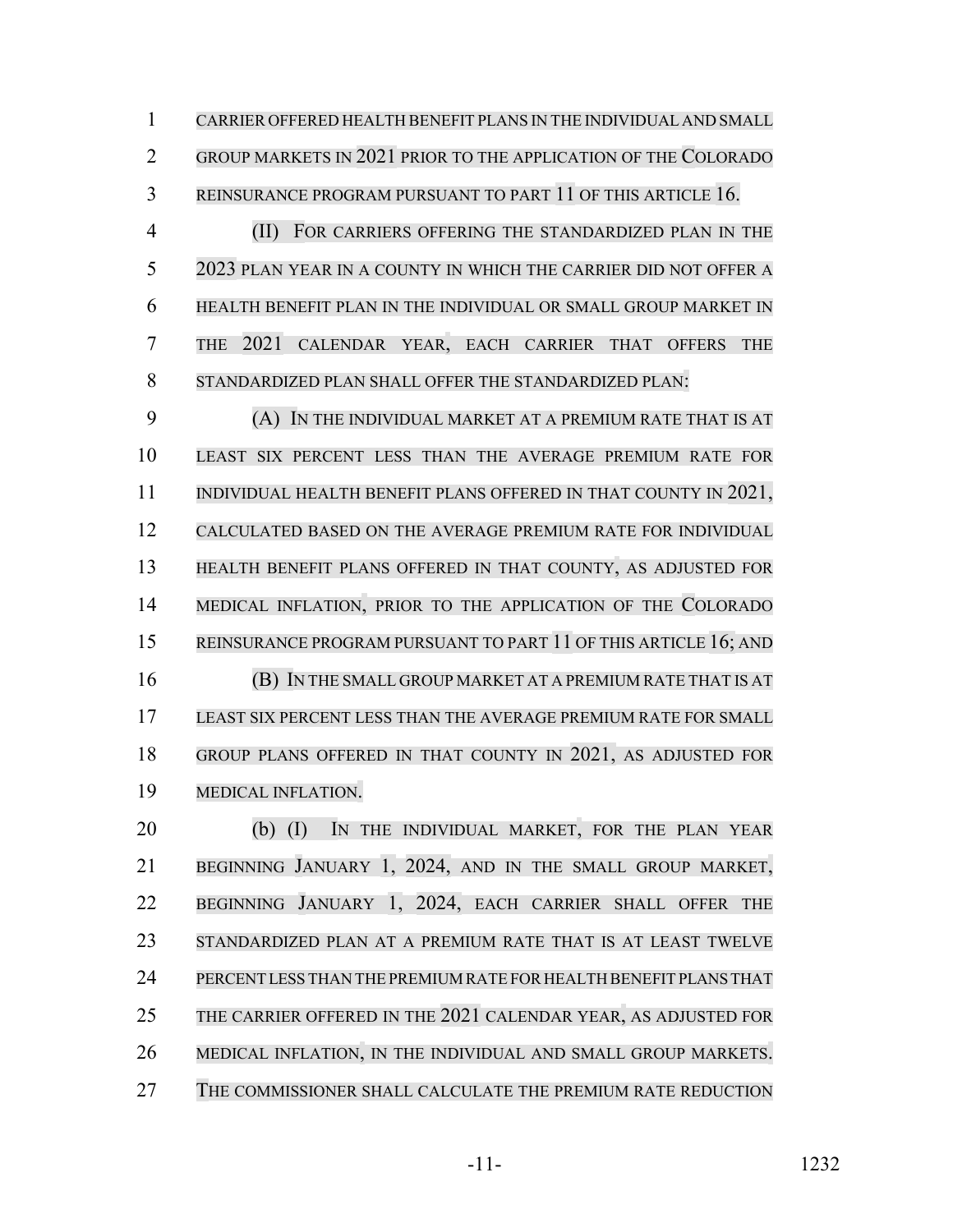BASED ON THE RATES CHARGED IN THE SAME COUNTY IN WHICH THE CARRIER OFFERED HEALTH BENEFIT PLANS IN THE INDIVIDUAL AND SMALL GROUP MARKETS IN 2021 PRIOR TO THE APPLICATION OF THE COLORADO REINSURANCE PROGRAM PURSUANT TO PART 11 OF THIS ARTICLE 16.

 (II) FOR CARRIERS OFFERING THE STANDARDIZED PLAN IN THE 2024 PLAN YEAR IN A COUNTY IN WHICH THE CARRIER DID NOT OFFER A HEALTH BENEFIT PLAN IN THE INDIVIDUAL OR SMALL GROUP MARKET IN THE 2021 CALENDAR YEAR, EACH CARRIER THAT OFFERS THE STANDARDIZED PLAN SHALL OFFER THE STANDARDIZED PLAN:

 (A) IN THE INDIVIDUAL MARKET AT A PREMIUM RATE THAT IS AT LEAST TWELVE PERCENT LESS THAN THE AVERAGE PREMIUM RATE FOR 12 INDIVIDUAL PLANS OFFERED IN THAT COUNTY IN 2021, CALCULATED BASED ON THE AVERAGE PREMIUM RATE FOR INDIVIDUAL PLANS OFFERED IN THAT COUNTY, AS ADJUSTED FOR MEDICAL INFLATION, PRIOR TO THE APPLICATION OF THE COLORADO REINSURANCE PROGRAM PURSUANT TO PART 11 OF THIS ARTICLE 16; AND

 (B) IN THE SMALL GROUP MARKET AT A PREMIUM RATE THAT IS AT LEAST TWELVE PERCENT LESS THAN THE AVERAGE PREMIUM RATE FOR SMALL GROUP PLANS OFFERED IN THAT COUNTY IN 2021, AS ADJUSTED FOR MEDICAL INFLATION.

 (c) (I) IN THE INDIVIDUAL MARKET, FOR THE PLAN YEAR BEGINNING JANUARY 1, 2025, AND IN THE SMALL GROUP MARKET, BEGINNING JANUARY 1, 2025, EACH CARRIER SHALL OFFER THE STANDARDIZED PLAN AT A PREMIUM RATE THAT IS AT LEAST EIGHTEEN PERCENT LESS THAN THE PREMIUM RATE FOR HEALTH BENEFIT PLANS THAT THE CARRIER OFFERED IN THE 2021 CALENDAR YEAR, AS ADJUSTED FOR 27 MEDICAL INFLATION, IN THE INDIVIDUAL AND SMALL GROUP MARKETS.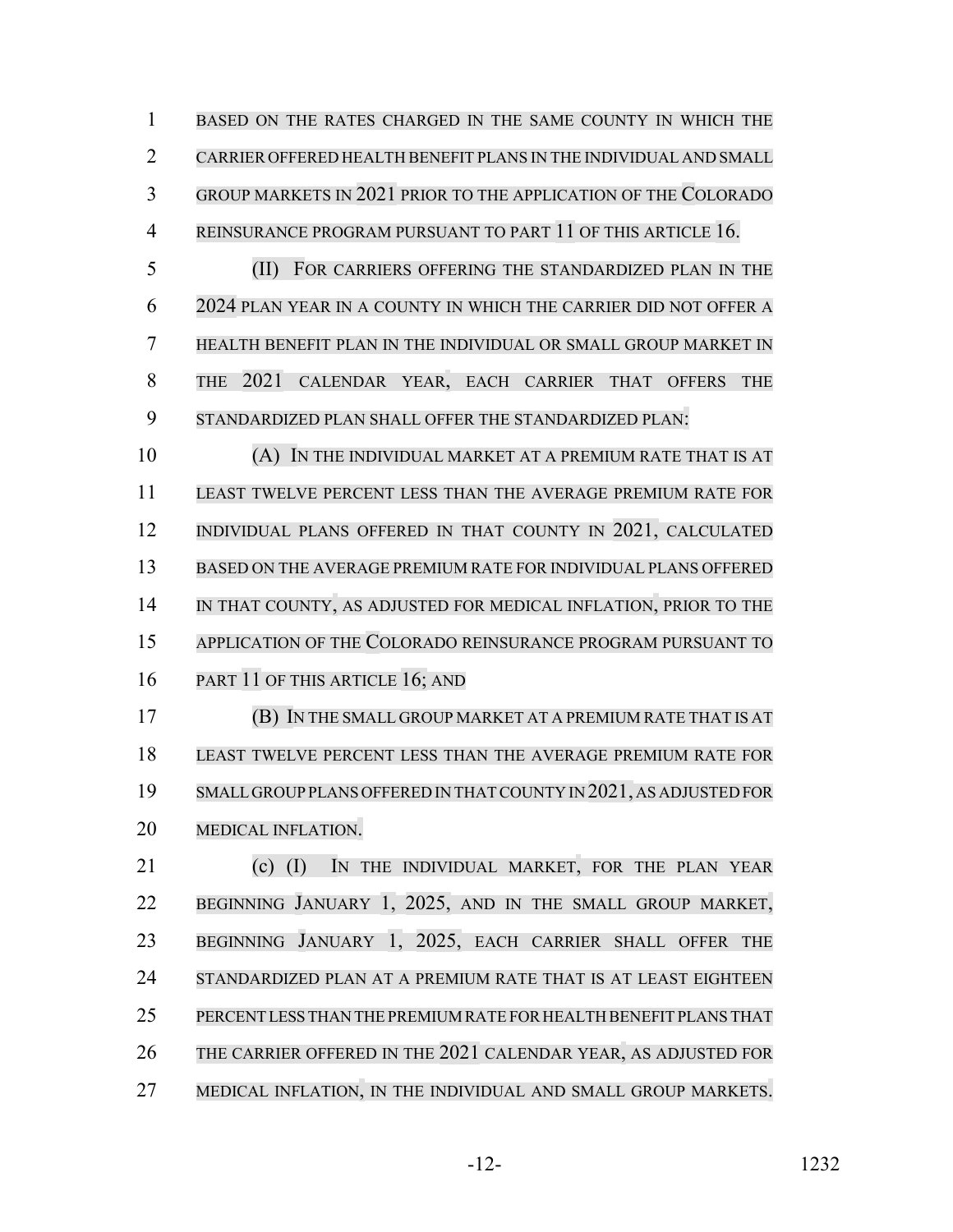THE COMMISSIONER SHALL CALCULATE THE PREMIUM RATE REDUCTION BASED ON THE RATES CHARGED IN THE SAME COUNTY IN WHICH THE CARRIER OFFERED HEALTH BENEFIT PLANS IN THE INDIVIDUAL AND SMALL GROUP MARKETS IN 2021 PRIOR TO THE APPLICATION OF THE COLORADO 5 REINSURANCE PROGRAM PURSUANT TO PART 11 OF THIS ARTICLE 16. (II) FOR CARRIERS OFFERING THE STANDARDIZED PLAN IN THE 2025 PLAN YEAR IN A COUNTY IN WHICH THE CARRIER DID NOT OFFER A HEALTH BENEFIT PLAN IN THE INDIVIDUAL OR SMALL GROUP MARKET IN THE 2021 CALENDAR YEAR, EACH CARRIER THAT OFFERS THE STANDARDIZED PLAN SHALL OFFER THE STANDARDIZED PLAN: (A) IN THE INDIVIDUAL MARKET AT A PREMIUM RATE THAT IS AT LEAST EIGHTEEN PERCENT LESS THAN THE AVERAGE PREMIUM RATE FOR 13 INDIVIDUAL PLANS OFFERED IN THAT COUNTY IN 2021, CALCULATED BASED ON THE AVERAGE PREMIUM RATE FOR INDIVIDUAL PLANS OFFERED IN THAT COUNTY, AS ADJUSTED FOR MEDICAL INFLATION, PRIOR TO THE APPLICATION OF THE COLORADO REINSURANCE PROGRAM PURSUANT TO

17 PART 11 OF THIS ARTICLE 16; AND

 (B) IN THE SMALL GROUP MARKET AT A PREMIUM RATE THAT IS AT LEAST EIGHTEEN PERCENT LESS THAN THE AVERAGE PREMIUM RATE FOR SMALL GROUP PLANS OFFERED IN THAT COUNTY IN 2021, AS ADJUSTED FOR MEDICAL INFLATION.

22 (d) FOR THE PLAN YEAR BEGINNING ON OR AFTER JANUARY 1, 2026, AND EACH YEAR THEREAFTER, EACH CARRIER AND HEALTH-CARE COVERAGE COOPERATIVE SHALL LIMIT ANY ANNUAL PERCENTAGE INCREASE IN THE PREMIUM RATE FOR THE STANDARDIZED PLAN IN BOTH THE INDIVIDUALAND SMALL GROUP MARKETS TO A RATE THAT IS NO MORE

27 THAN MEDICAL INFLATION, RELATIVE TO THE PREVIOUS YEAR.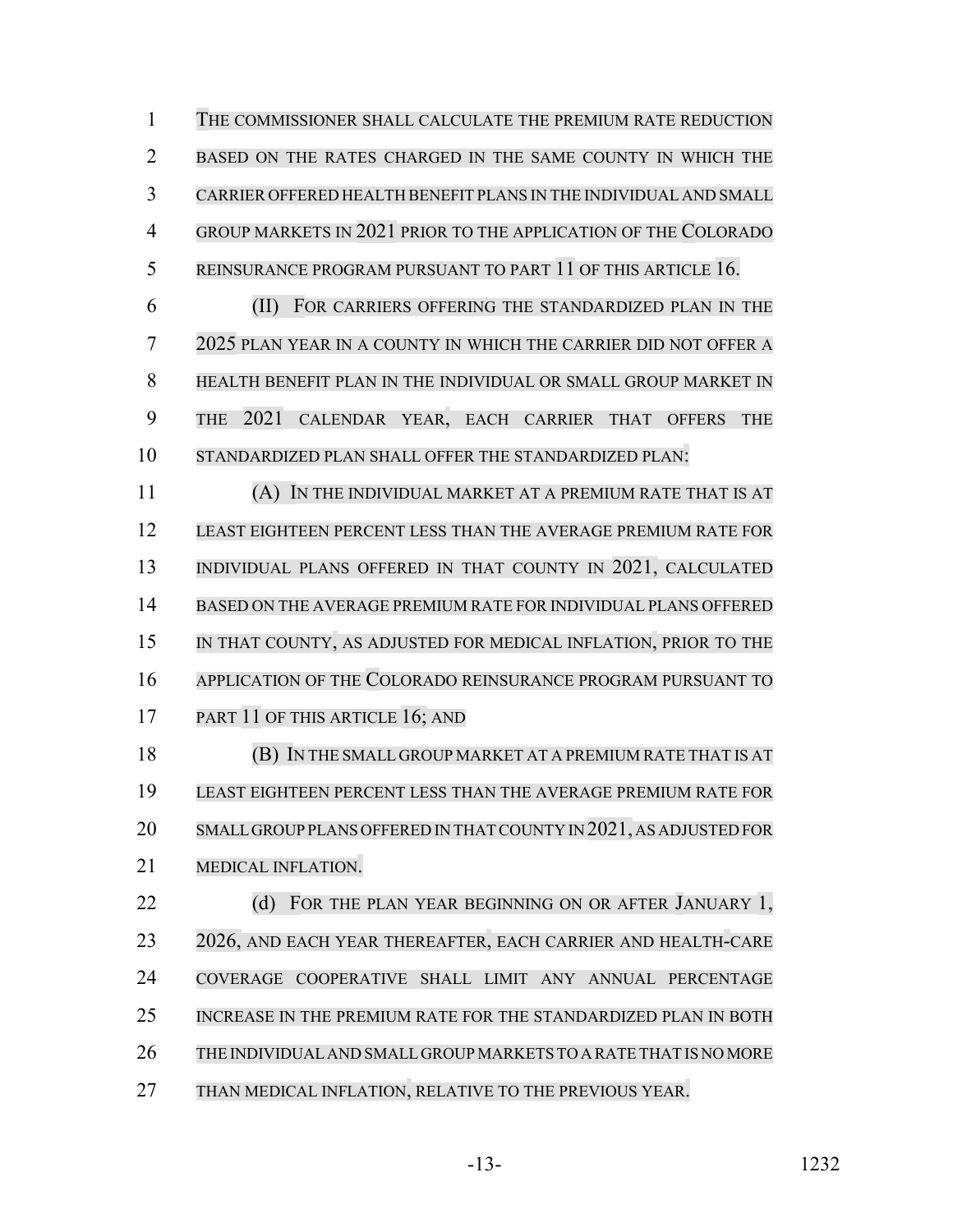(3) THE PREMIUM RATE REQUIREMENTS IN SUBSECTIONS (2)(a), (2)(b), AND (2)(c) OF THIS SECTION FOR THE STANDARDIZED PLAN OFFERED IN THE INDIVIDUAL AND SMALL GROUP MARKETS MUST ACCOUNT FOR POLICY ADJUSTMENTS DEEMED NECESSARY TO PREVENT PEOPLE WITH LOW AND MODERATE INCOMES FROM EXPERIENCING NET INCREASES IN PREMIUM COSTS.

 (4) THE COMMISSIONS PAID TO INSURANCE PRODUCERS FOR THE SALE OF THE STANDARDIZED PLAN MUST BE COMPARABLE TO THE AVERAGE COMMISSIONS PAID FOR THE SALE OF OTHER PLANS OFFERED IN THE INDIVIDUAL AND SMALL GROUP MARKETS.

 **10-16-1306. Rate filings - failure to meet premium requirements - notice - public hearing - rules.** (1) (a) IN THE RATE 13 FILINGS REQUIRED PURSUANT TO SECTION 10-16-107, EACH CARRIER MUST FILE RATES FOR THE STANDARDIZED PLAN AT THE PREMIUM RATES REQUIRED IN SECTION 10-16-1305 (2).

 (b) IF A CARRIER OR HEALTH-CARE PROVIDER ANTICIPATES THAT THECARRIERWILLBE UNABLE TO MEET NETWORK ADEQUACY STANDARDS OR THE PREMIUM RATE REQUIREMENTS IN SECTION 10-16-1305 DUE TO A REIMBURSEMENT RATE DISPUTE FOR THE STANDARDIZED PLAN, THE CARRIER OR HEALTH-CARE PROVIDER MAY INITIATE NONBINDING ARBITRATION PRIOR TO FILING RATES FOR THE STANDARDIZED PLAN. THE RATE FILING DEADLINE ISSUED BY THE COMMISSIONER PURSUANT TO SECTION 10-16-107 MUST STILL BE MET AND MAY NOT BE DELAYED DUE TO ARBITRATION. THE COMMISSIONER SHALL NOT BE REQUIRED TO PARTICIPATE OR OTHERWISE MANAGE ANY NONBINDING ARBITRATION IMPLEMENTED UNDER THIS SECTION.

(2) IF A CARRIER IS UNABLE TO OFFER THE STANDARDIZED PLAN AS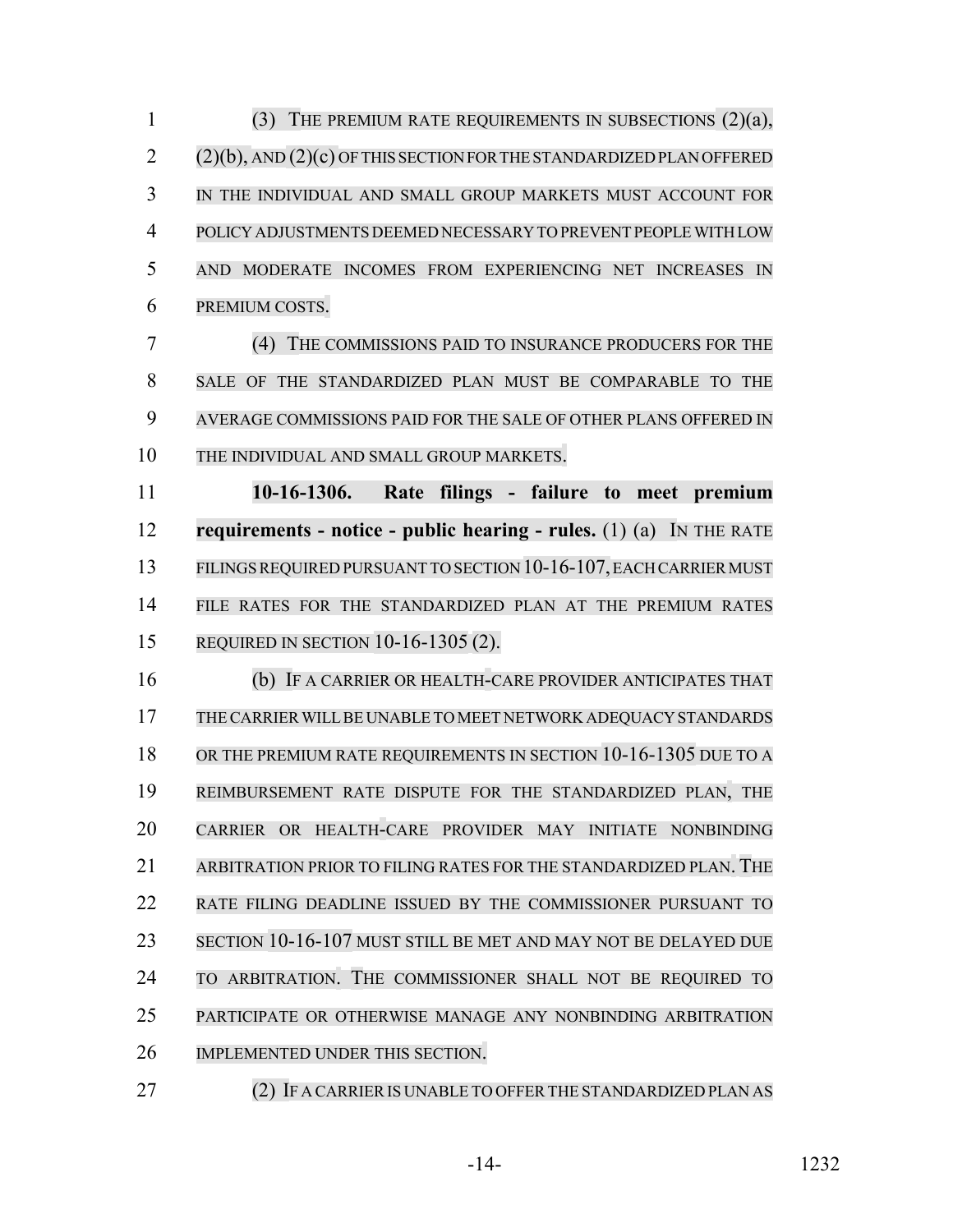REQUIRED BY SECTION 10-16-1305 (1) AT THE PREMIUM RATE REQUIRED 2 IN SECTION 10-16-1305 (2) IN ANY YEAR, THE CARRIER SHALL NOTIFY THE COMMISSIONER OF THE REASONS WHY THE CARRIER IS UNABLE TO MEET THE REQUIREMENTS AS FOLLOWS: (a) FOR PREMIUM RATES APPLICABLE IN 2023, BY MAY 1, 2022; AND (b) FORPREMIUMRATESAPPLICABLE IN 2024ORANYSUBSEQUENT YEAR, BY MARCH 1 OF THE YEAR PRECEDING THE YEAR IN WHICH THE PREMIUMS RATES GO INTO EFFECT. (3) (a) IF, ON OR AFTER JANUARY 1, 2023, AND PURSUANT TO SUBSECTION (2) OFTHIS SECTION, A CARRIER NOTIFIES THE COMMISSIONER THAT THE CARRIER IS UNABLE TO OFFER THE STANDARDIZED PLAN AT THE PREMIUM RATE REQUIRED IN SECTION 10-16-1305 (2) OR THE COMMISSIONER OTHERWISE DETERMINES, WITH SUPPORT FROM AN INDEPENDENT ACTUARY AND BASED ON A REVIEWOF THE RATE AND FORM FILINGS, THAT A CARRIER HAS NOT MET THE PREMIUM RATE 17 REQUIREMENTS IN SECTION 10-16-1305 (2) OR THE NETWORK ADEQUACY REQUIREMENTS, THE DIVISION SHALL HOLD A PUBLIC HEARING PRIOR TO THE APPROVAL OF THE CARRIER'S FINAL RATES; EXCEPT THAT, FOR THE PURPOSES OF HOLDING A PUBLIC HEARING, IF A CARRIER DOES NOT MEET 21 THE NETWORK ADEQUACY REQUIREMENTS IN SECTION 10-16-1304 (1)(g), THE COMMISSIONER SHALL CONSIDER A CARRIER TO HAVE MET NETWORK ADEQUACY REQUIREMENTS IF THE CARRIER FILES THE ACTION PLAN REQUIRED IN SECTION 10-16-1304 (2)(b). (b) INFORMATION SUBMITTED BY A PARTY FOR PURPOSES OF A 26 PUBLIC HEARING HELD PURSUANT TO SUBSECTION (3)(a) OF THIS SECTION

27 IS SUBJECT TO THE "COLORADO OPEN RECORDS ACT", PART 2 OF ARTICLE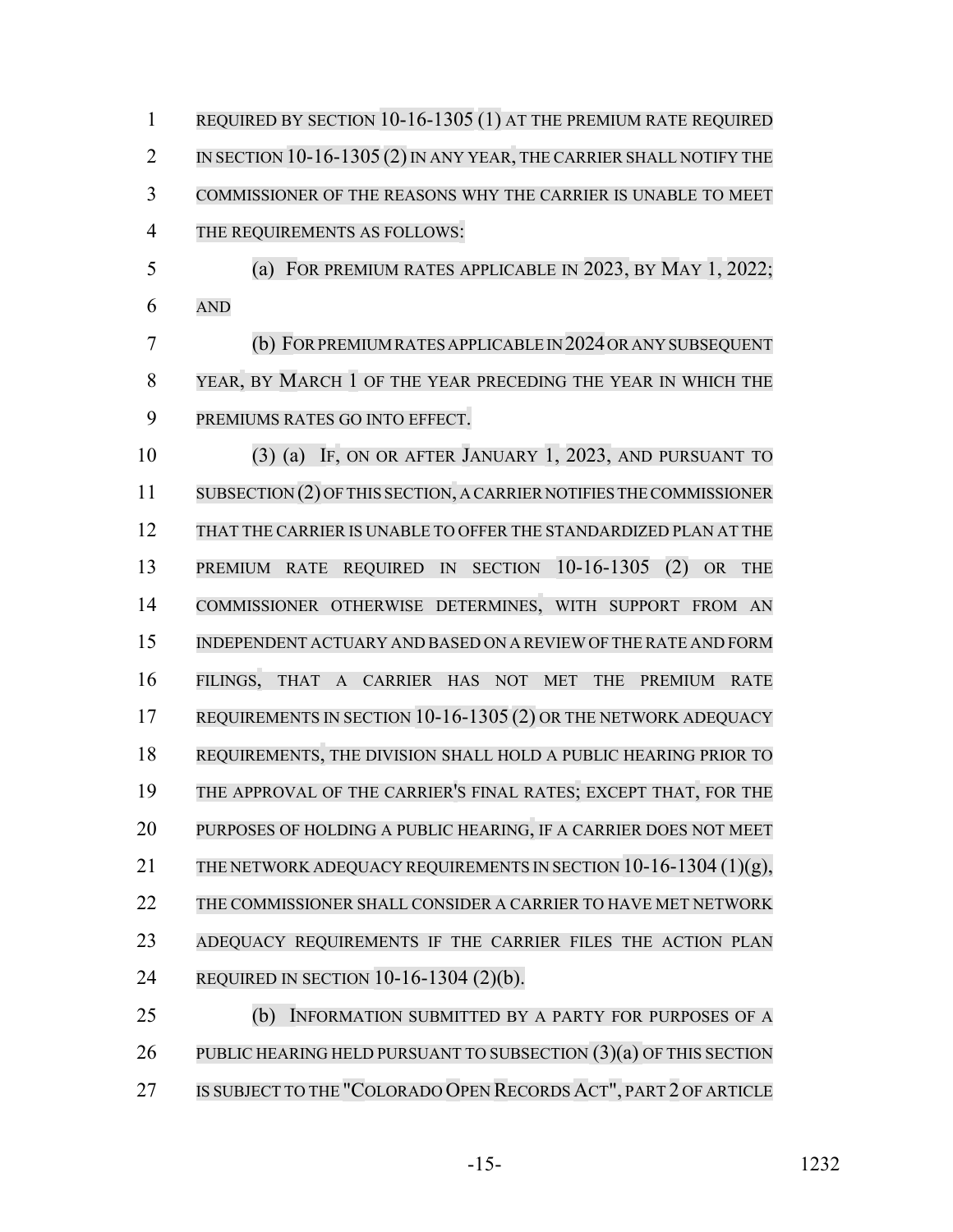72 OF TITLE 24.

 (c) THE COMMISSIONER SHALL PROVIDE PUBLIC NOTICE AND OPPORTUNITY TO TESTIFY AT THE PUBLIC HEARING TO ALL AFFECTED PARTIES, INCLUDING CARRIERS, HOSPITALS, HEALTH-CARE PROVIDERS, CONSUMER ADVOCACY ORGANIZATIONS, AND INDIVIDUALS.ALL AFFECTED PARTIES SHALL HAVE THE OPPORTUNITY TO PRESENT EVIDENCE REGARDING THE CARRIER'S ABILITY TO MEET THE PREMIUM RATE REQUIREMENTS AND THE NETWORK ADEQUACY REQUIREMENTS. THE COMMISSIONER SHALL LIMIT THE EVIDENCE PRESENTED AT THE HEARING TO INFORMATION THAT IS RELATED TO THE REASON THE CARRIER FAILED TO MEET THE NETWORK ADEQUACY REQUIREMENTS OR THE PREMIUM RATE 12 REQUIREMENTS IN SECTION 10-16-1305 FOR THE STANDARDIZED PLAN IN 13 ANY SINGLE COUNTY. 14 (d) THE OFFICE OF THE INSURANCE OMBUDSMAN ESTABLISHED IN SECTION 25.5-1-131 SHALL PARTICIPATE IN THE PUBLIC HEARINGS AND REPRESENT THE INTERESTS OF CONSUMERS. (4) BASED ON EVIDENCE PRESENTED AT A HEARING HELD PURSUANT TO SUBSECTION (3) OF THIS SECTION AND OTHER AVAILABLE DATA AND ACTUARIAL ANALYSIS, THE COMMISSIONER MAY: **(a) (I) ESTABLISH CARRIER REIMBURSEMENT RATES UNDER THE**  STANDARDIZED PLAN FOR HOSPITAL SERVICES, IF NECESSARY, TO MEET NETWORK ADEQUACY REQUIREMENTS OR THE PREMIUM RATE REQUIREMENTS IN SECTION 10-16-1305. **(II)** THE BASE REIMBURSEMENT RATE FOR HOSPITAL SERVICES SHALL NOT BE LESS THAN ONE HUNDRED FIFTY-FIVE PERCENT OF THE HOSPITAL'S MEDICARE REIMBURSEMENT RATE OR EQUIVALENT RATE. **(III) A HOSPITAL THAT IS AN ESSENTIAL ACCESS HOSPITAL OR THAT** 

-16- 1232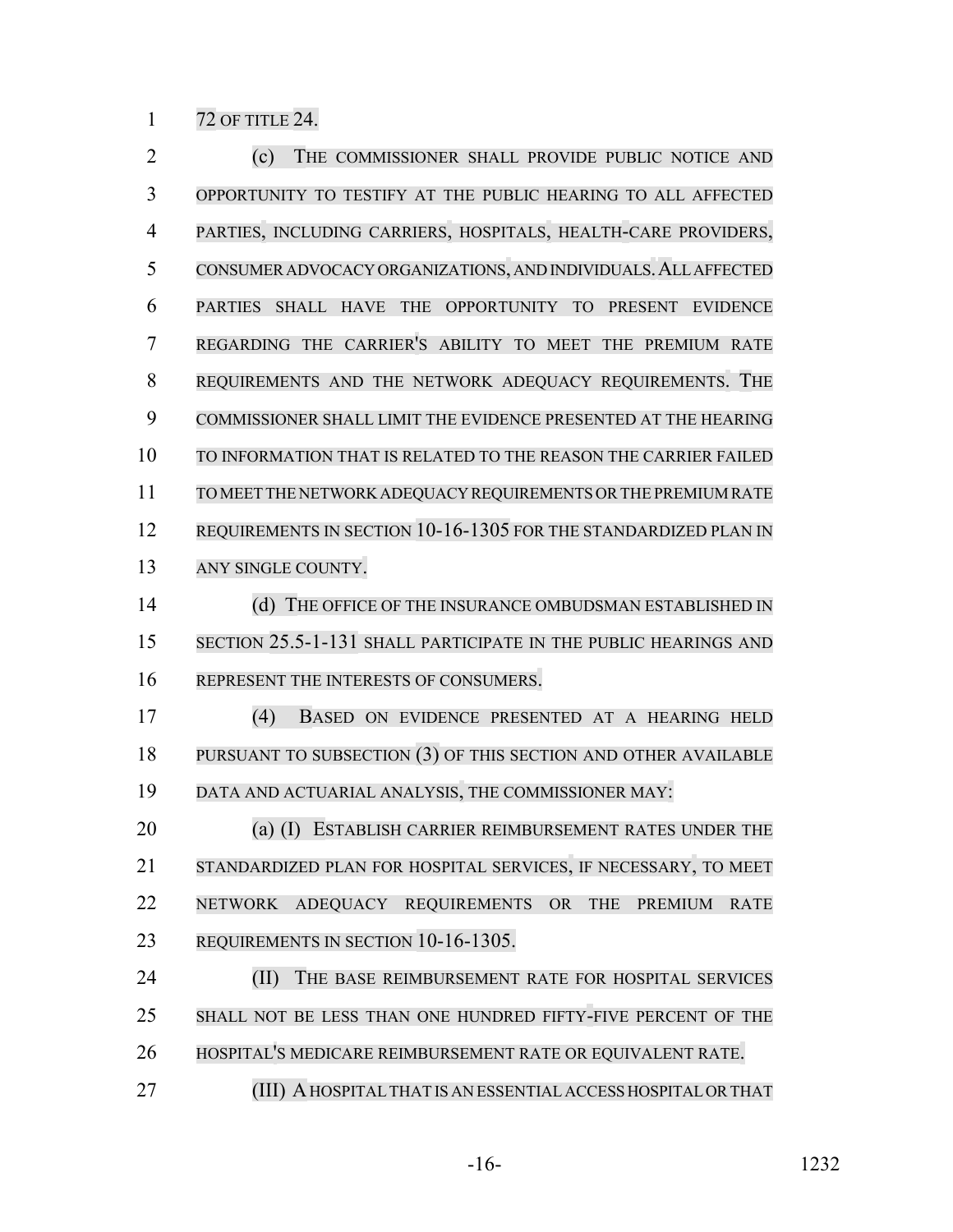IS INDEPENDENT AND NOT PART OF A HEALTH SYSTEM MUST RECEIVE A TWENTY-PERCENTAGE-POINT INCREASE IN THE BASE REIMBURSEMENT RATE.

 (IV) A HOSPITAL THAT IS AN ESSENTIAL ACCESS HOSPITAL THAT IS NOT PART OF A HEALTH SYSTEM MUST RECEIVE A FORTY-PERCENTAGE-POINT INCREASE IN THE BASE REIMBURSEMENT RATE. (V) A HOSPITAL THAT IS A PEDIATRIC SPECIALTY HOSPITAL WITH A LEVEL ONE PEDIATRIC TRAUMA CENTER MUST RECEIVE A FIFTY-FIVE-PERCENTAGE-POINT INCREASE IN THE BASE REIMBURSEMENT RATE, AND IS NOT ELIGIBLE FOR ADDITIONAL FACTORS UNDER THIS 11 SUBSECTION (4).

**(VI) A HOSPITAL WITH A COMBINED PERCENTAGE OF PATIENTS**  WHO RECEIVE SERVICES THROUGH PROGRAMS ESTABLISHED THROUGH THE 14 "COLORADO MEDICAL ASSISTANCE ACT", ARTICLES 4 TO 6 OF TITLE 25.5, 15 OR MEDICARE, TITLE XVIII OF THE FEDERAL "SOCIAL SECURITY ACT", AS AMENDED,THAT EXCEEDS THE STATEWIDE AVERAGE MUSTRECEIVE UP TO A THIRTY-PERCENTAGE-POINT INCREASE IN ITS BASE REIMBURSEMENT RATE, WITH THE ACTUAL INCREASE TO BE DETERMINED BASED ON THE HOSPITAL'S PERCENTAGE SHARE OF SUCH PATIENTS.

 (VII) A HOSPITAL THAT IS EFFICIENT IN MANAGING THE UNDERLYING COST OF CARE AS DETERMINED BY THE HOSPITAL'S TOTAL MARGINS, OPERATING COSTS, AND NET PATIENT REVENUE MUST RECEIVE UP TO A FORTY-PERCENTAGE-POINT INCREASE IN ITS BASE REIMBURSEMENT RATE.

 (VIII) NOTWITHSTANDINGSUBSECTIONS (4)(a)(III) TO (4)(a)(VII) OF THIS SECTION, IN DETERMINING THE REIMBURSEMENT RATES FOR HOSPITALS, THE COMMISSIONER MAY CONSULT WITH EMPLOYEE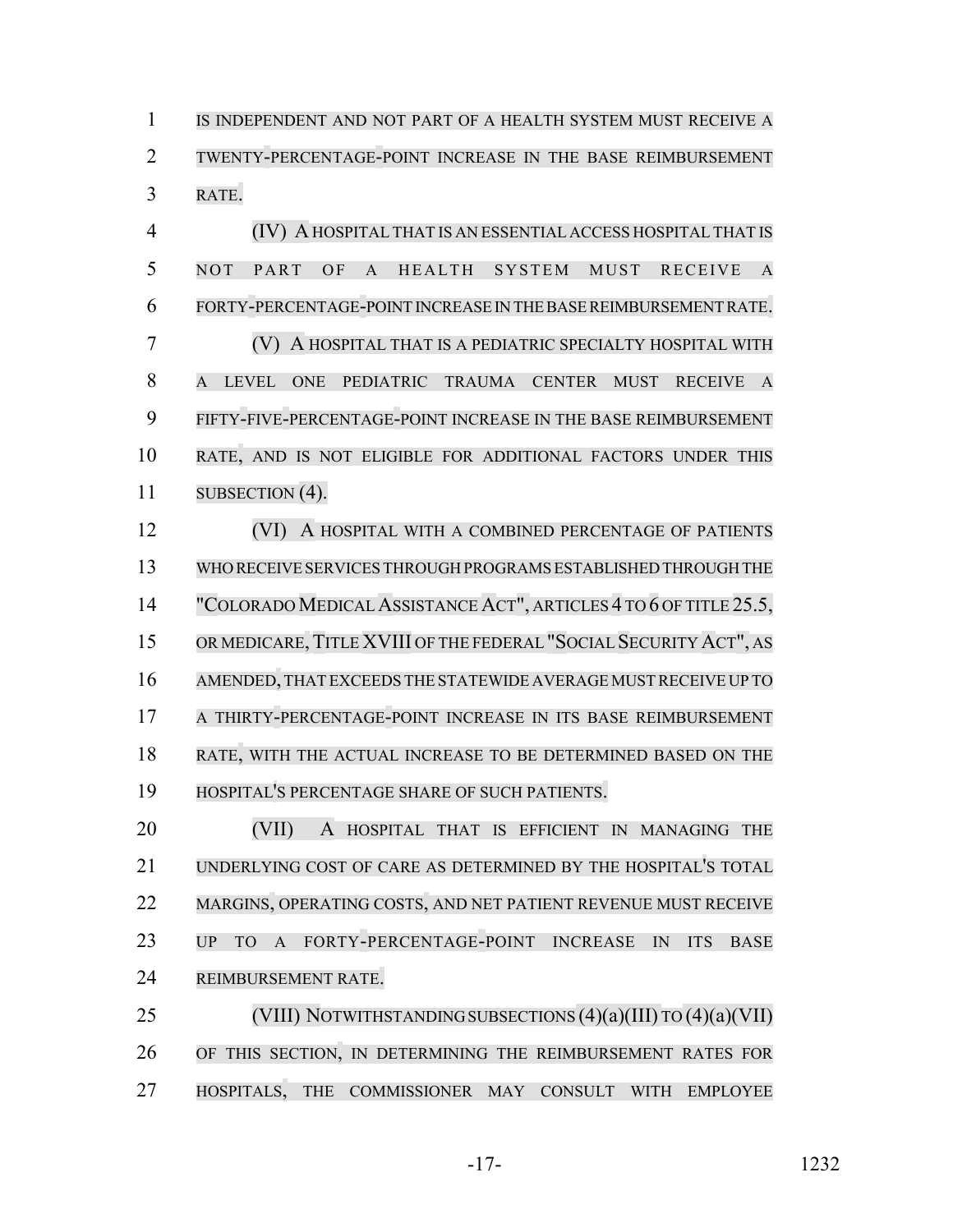MEMBERSHIP ORGANIZATIONS REPRESENTING HEALTH-CARE PROVIDERS' EMPLOYEES IN COLORADO AND WITH HOSPITAL-BASED HEALTH-CARE PROVIDERS IN COLORADO, AND SHALL TAKE INTO ACCOUNT THE COST OF ADEQUATE WAGES,BENEFITS, STAFFING, AND TRAINING FOR HEALTH-CARE EMPLOYEES TO PROVIDE CONTINUOUS QUALITY CARE.

 (b) ESTABLISH REIMBURSEMENT RATES UNDER THE STANDARDIZED PLAN, IF NECESSARY, FOR HEALTH-CARE PROVIDERS FOR CATEGORIES OF SERVICES WITHIN THE GEOGRAPHIC SERVICE AREA FOR THE STANDARDIZED PLAN TO MEET NETWORK ADEQUACY REQUIREMENTS OR THE PREMIUM RATE REQUIREMENTS IN SECTION 10-16-1305 (2), WHICH RATES MAY NOT 11 BE LESS THAN ONE HUNDRED THIRTY-FIVE PERCENT OF THE MEDICARE REIMBURSEMENT RATES WITHIN THE APPLICABLE GEOGRAPHIC REGION FOR 13 THE SAME SERVICES;

 (c) REQUIRE HOSPITALS THAT ARE LICENSED PURSUANT TO SECTION 25-1.5-103 TO ACCEPT THE REIMBURSEMENT RATES ESTABLISHED PURSUANT TO SUBSECTION (4)(a) OF THIS SECTION IF NECESSARY TO ENSURE THE STANDARDIZED PLAN MEETS THE PREMIUM RATE 18 REQUIREMENTS AND THE NETWORK ADEQUACY REQUIREMENTS;

 (d) (I) REQUIRE HEALTH-CARE PROVIDERS TO ACCEPT THE REIMBURSEMENT RATES ESTABLISHED PURSUANT TO SUBSECTION (4)(b) OF THIS SECTION, IF NECESSARY, TO ENSURE THE STANDARDIZED PLAN MEETS THE PREMIUM RATE REQUIREMENTS AND THE NETWORK ADEQUACY REQUIREMENTS.

**(II)** THE COMMISSIONER SHALL NOT REQUIRE A HEALTH-CARE PROVIDER, OTHER THAN A HOSPITAL THAT PROVIDES A MAJORITY OF COVERED PROFESSIONAL SERVICES THROUGH A SINGLE, CONTRACTED MEDICAL GROUP FOR A NONPROFIT, NONGOVERNMENTAL HEALTH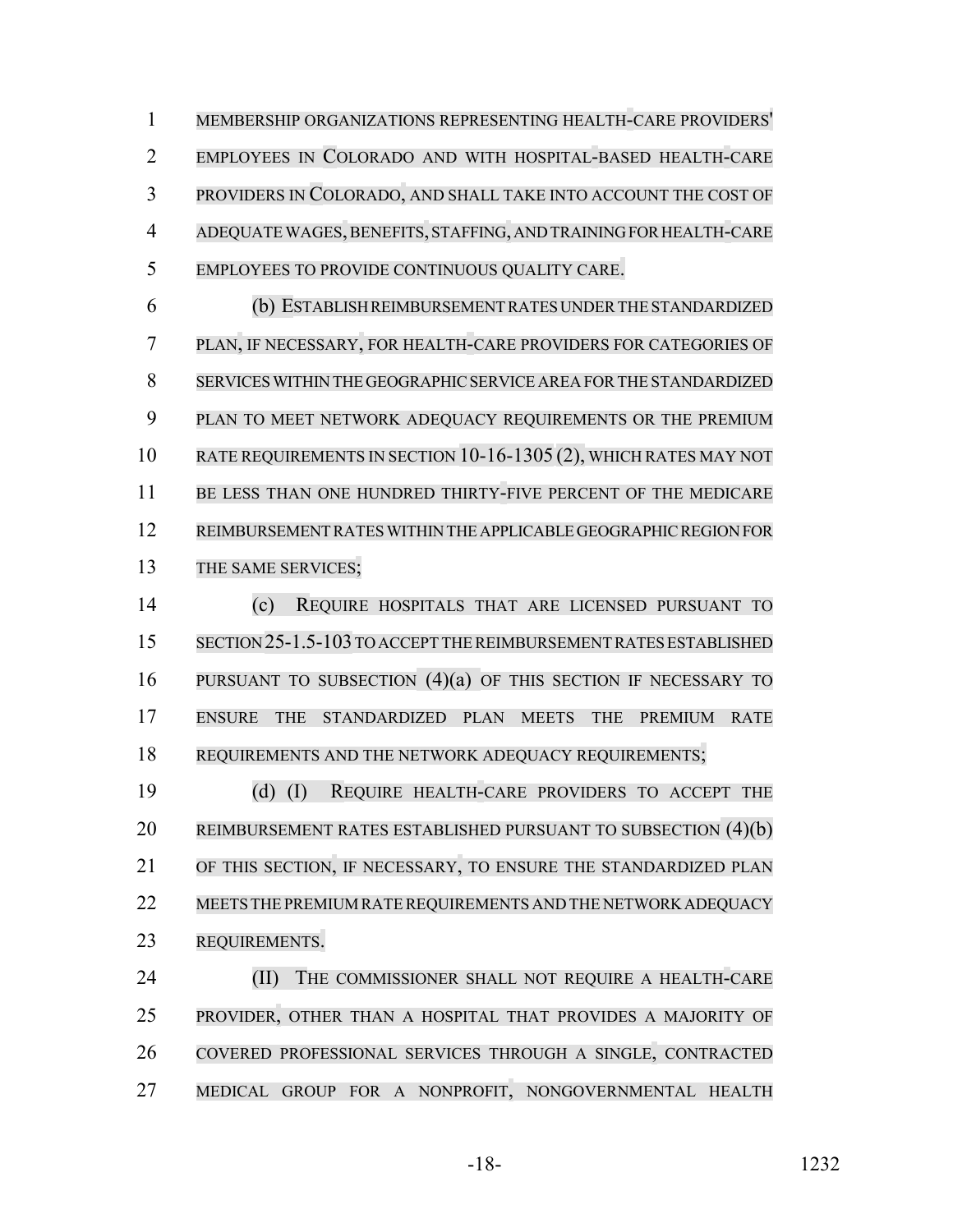MAINTENANCE ORGANIZATION, TO CONTRACT WITH ANY OTHER CARRIER; AND (e) REQUIRE THE CARRIER TO OFFER THE STANDARDIZED PLAN IN SPECIFIC COUNTIES WHERE NO CARRIER IS OFFERING THE STANDARDIZED PLAN IN THAT PLAN YEAR IN EITHER THE INDIVIDUAL OR SMALL GROUP MARKET.IN DETERMINING WHETHER THE CARRIER IS REQUIRED TO OFFER THE STANDARDIZED PLAN IN A SPECIFIC COUNTY, THE COMMISSIONER SHALL CONSIDER: (I) THE CARRIER'S STRUCTURE, THE NUMBER OF COVERED LIVES THE CARRIER HAS IN ALL LINES OF BUSINESS IN EACH COUNTY, AND THE CARRIER'S EXISTING SERVICE AREAS; AND (II) ALTERNATIVE HEALTH-CARE COVERAGE AVAILABLE IN EACH COUNTY, INCLUDING HEALTH-CARE COVERAGE COOPERATIVES. (5) NOTWITHSTANDING SUBSECTION (4) OF THIS SECTION, THE COMMISSIONER SHALL NOT SET THE REIMBURSEMENT RATES FOR: (a) A HOSPITAL AT LESS THAN ONE HUNDRED SIXTY-FIVE PERCENT OF THE MEDICARE REIMBURSEMENT RATE ORTHE EQUIVALENT RATE; AND (b) ANY HOSPITAL FOR ANY PLAN YEAR AT AN AMOUNT THAT IS MORE THAN TWENTY PERCENT LOWER THAN THE RATE NEGOTIATED BETWEEN THE CARRIER AND THE HOSPITALFORTHE PREVIOUS PLAN YEAR. 21 (6) (a) THE COMMISSIONER SHALL PROMULGATE RULES TO ENSURE THAT THERE IS NOT AN UNFAIR COMPETITIVE ADVANTAGE FOR A CARRIER THAT INTENDS TO OFFER THE STANDARDIZED PLAN IN THE INDIVIDUAL OR SMALL GROUP MARKET IN A COUNTY WHERE IT HAS NOT PREVIOUSLY OFFERED HEALTH BENEFIT PLANS IN THAT MARKET OR WITH A HOSPITAL WITH WHICH THE CARRIER HAS NOT PREVIOUSLY HAD A CONTRACT. **(b)** THE RULES PROMULGATED PURSUANT TO THIS SUBSECTION (7)

-19- 1232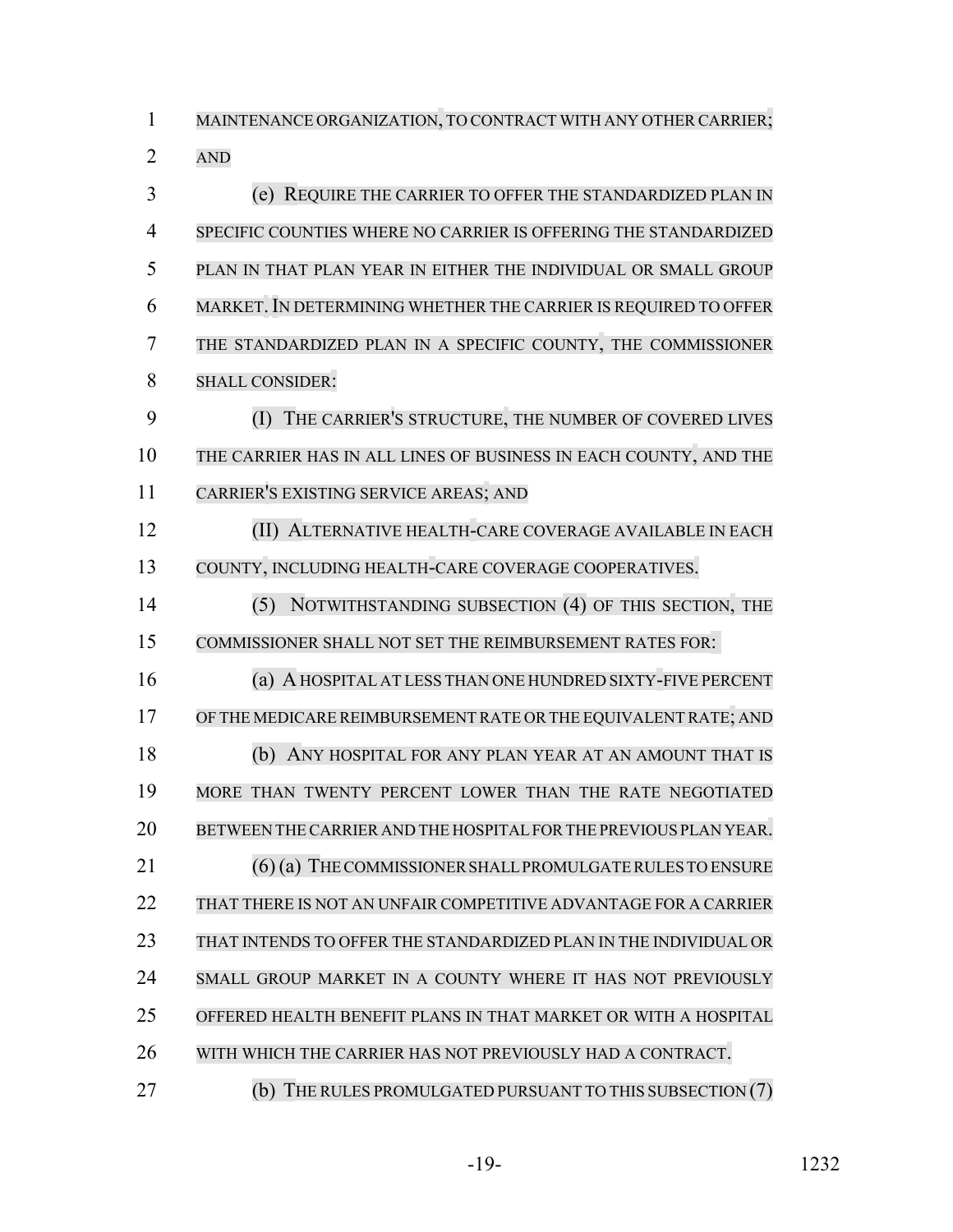MUST ALIGN WITH THE HOSPITAL REIMBURSEMENT METHODOLOGIES DESCRIBED IN SUBSECTIONS (4), (5), AND (6) OF THIS SECTION. 3 (7) NOTWITHSTANDING SUBSECTIONS (4) AND (5) OF THIS SECTION, FOR A HOSPITAL WITH A NEGOTIATED REIMBURSEMENT RATE THAT IS LOWER THAN TEN PERCENT OF THE STATEWIDE HOSPITAL MEDIAN REIMBURSEMENT RATE MEASURED AS A PERCENTAGE OF MEDICARE FOR THE 2021 PLAN YEAR USING DATA FROM THE COLORADO ALL-PAYER CLAIMS DATABASE DESCRIBED IN SECTION 25.5-1-204, THE COMMISSIONER SHALL SET THE REIMBURSEMENT RATE FOR THAT HOSPITAL AT NO LESS THAN THE GREATER OF: (a) THE HOSPITAL'S COMMERCIAL REIMBURSEMENT RATE AS A PERCENTAGE OF MEDICARE MINUS ONE-THIRD OF THE DIFFERENCE BETWEEN THE HOSPITAL'S 2021 COMMERCIAL REIMBURSEMENT RATE AS A PERCENTAGE OFMEDICARE AND THERATE ESTABLISHED BY SUBSECTION (4) OF THIS SECTION; (b) ONE HUNDRED SIXTY-FIVE PERCENT OF THE HOSPITAL'S MEDICARE REIMBURSEMENT RATE OR EQUIVALENT RATE; OR (c) THE RATE ESTABLISHED BY SUBSECTION (4) OF THIS SECTION. (8) A CARRIER OR HEALTH-CARE PROVIDER MAY APPEAL A 20 DECISION BY THE COMMISSIONER MADE PURSUANT TO SUBSECTION (4) OF THIS SECTION TO THE DISTRICT COURT IN THE APPLICABLE JURISDICTION. 22 THE DECISION OF THE COMMISSIONER IS A FINAL AGENCY ACTION SUBJECT 23 TO JUDICIAL REVIEW PURSUANT TO SECTION 24-4-106 (6). (9) FOR THE PURPOSE OF MAKING THE DETERMINATION IN 25 SUBSECTION (3) OF THIS SECTION: (a) A HEALTH-CARE COVERAGE COOPERATIVE, AND A CARRIER OFFERING HEALTH BENEFIT PLANS UNDER AGREEMENT WITH THE

-20- 1232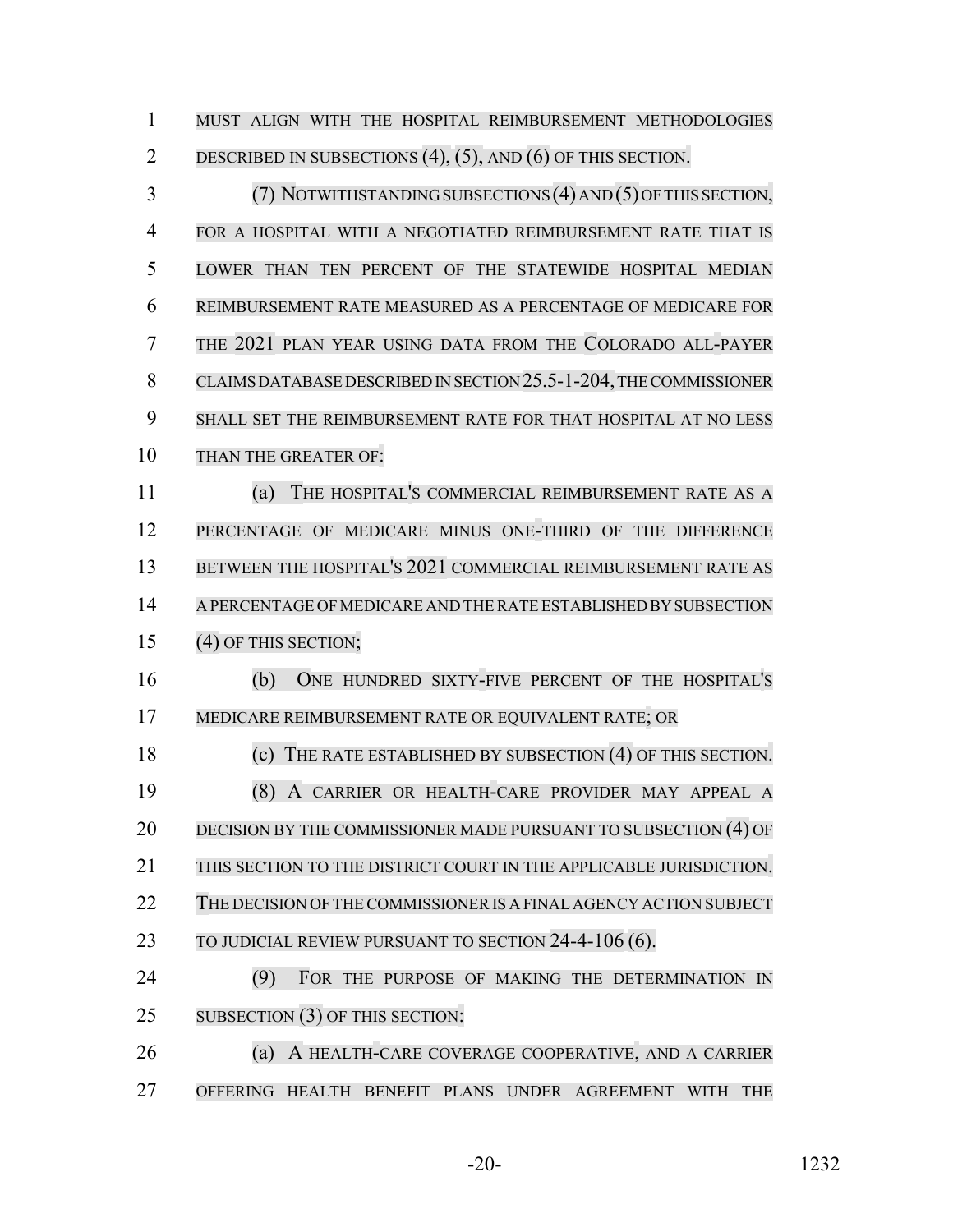| $\mathbf{1}$   | HEALTH-CARE COVERAGE COOPERATIVE, THAT HAS OFFERED ONE OR MORE     |
|----------------|--------------------------------------------------------------------|
| $\overline{2}$ | HEALTH BENEFIT PLANS TO PURCHASERS IN THE INDIVIDUAL AND SMALL     |
| 3              | GROUP MARKETS THAT PREVIOUSLY ACHIEVED AND MAINTAINED AT LEAST     |
| $\overline{4}$ | AN EIGHTEEN PERCENT REDUCTION IN PREMIUM RATES, REGARDLESS OF      |
| 5              | THE FIRST YEAR THE HEALTH BENEFIT PLANS WERE OFFERED, SHALL BE     |
| 6              | DEEMED BY THE COMMISSIONER AS HAVING MET THE REQUIREMENTS FOR      |
| 7              | CARRIERS IN SECTIONS 10-16-1304 AND 10-16-1305 WITH RESPECT TO THE |
| 8              | COUNTIES IN WHICH THE INDIVIDUAL AND SMALL GROUP PLANS ARE BEING   |
| 9              | OFFERED BY THE HEALTH-CARE COVERAGE COOPERATIVE.                   |
| 10             | THE COMMISSIONER SHALL TAKE INTO ACCOUNT:<br>(b)                   |
| 11             | ANY ACTUARIAL DIFFERENCES BETWEEN THE STANDARDIZED<br>(I)          |
| 12             | PLAN AND THE HEALTH BENEFIT PLANS THE CARRIER OFFERED IN THE 2021  |
| 13             | <b>CALENDAR YEAR;</b>                                              |
| 14             | ANY CHANGES TO THE STANDARDIZED PLAN; AND<br>(II)                  |
| 15             | STATE OR FEDERAL HEALTH BENEFIT COVERAGE MANDATES<br>(III)         |
| 16             | IMPLEMENTED AFTER THE 2021 PLAN YEAR.                              |
| 17             | (10)<br>IF THE 1332 WAIVER APPLIED FOR PURSUANT TO SECTION         |
| 18             | 10-16-1308 IS DENIED, SUSPENDED, OR OTHERWISE RESCINDED, THE       |
| 19             | COMMISSIONER IS REQUIRED TO SET THE PREMIUM RATE REQUIREMENTS      |
| 20             | TO MAXIMIZE SUBSIDIES FOR COLORADANS.                              |
| 21             | A HOSPITAL OR A HEALTH-CARE PROVIDER IN COLORADO<br>(11)           |
| 22             | SHALL NOT BALANCE BILL CONSUMERS ENROLLED IN THE STANDARDIZED      |
| 23             | PLAN FOR SERVICES COVERED BY THE STANDARDIZED PLAN AND SHALL       |
| 24             | ACCEPT THE REIMBURSEMENT RATES ESTABLISHED BY THE COMMISSIONER     |
| 25             | PURSUANT TO SUBSECTION (4) OF THIS SECTION, IF APPLICABLE, FOR THE |
| 26             | SERVICE PROVIDED TO THE CONSUMER.                                  |
| 27             | $(12)$ $(6)$ THE COMMISSIONED SHALL ONLY SET REMARKED              |

(12) (a) THE COMMISSIONER SHALL ONLY SET REIMBURSEMENT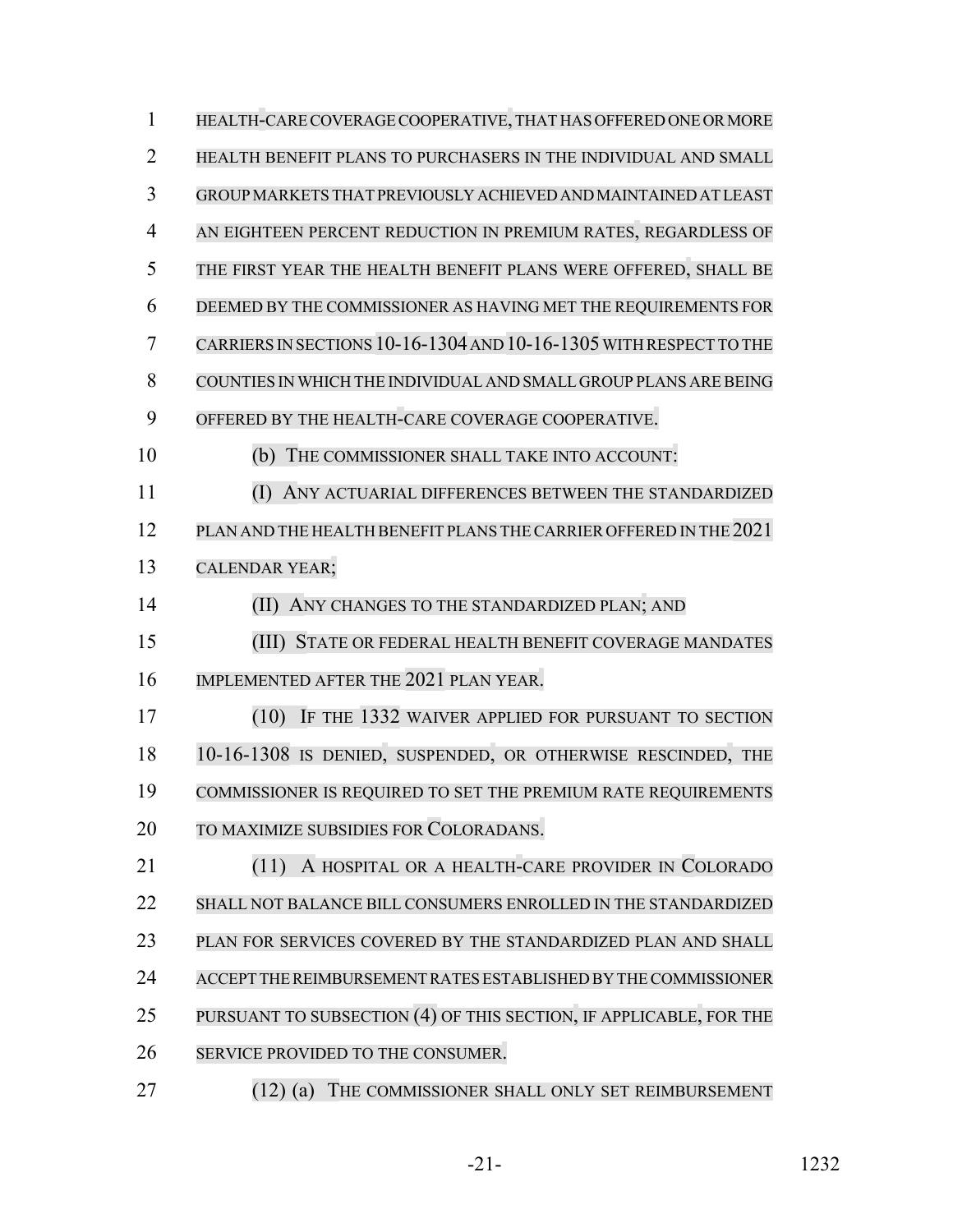RATES PURSUANT TO THIS SECTION FOR HOSPITALS OR HEALTH-CARE PROVIDERS THAT: (I) PREVENTED A CARRIER FROM MEETING THE PREMIUM RATE REQUIREMENTS FOR A STANDARDIZED PLAN BEING OFFERED IN A SPECIFIC COUNTY; OR (II) CAUSED THE CARRIER TO FAIL TO MEET NETWORK ADEQUACY REQUIREMENTS. (b) THE CARRIER SHALL PROVIDE THE COMMISSIONER WITH REASONABLE INFORMATION NECESSARY TO IDENTIFY WHICH HOSPITALS OR HEALTH-CARE PROVIDERS WERE THE CAUSE OF THECARRIER'S FAILURE TO MEET THE PREMIUM RATE REQUIREMENTS OR TO MEET NETWORK ADEQUACY REQUIREMENTS. (13) THE COMMISSIONER SHALL NOT USE THE FAILURE OF A CARRIER TO MEET THE PREMIUM RATE REQUIREMENTS FOR THE STANDARDIZED PLAN IN A COUNTY AS A REASON TO DENY PREMIUM RATES FOR A NONSTANDARDIZED PLAN OF A CARRIER IN THAT COUNTY. **10-16-1307. Advisory board - members - rules.** (1) (a) THE COMMISSIONER SHALL CONSULT WITH AN ADVISORY BOARD TO IMPLEMENT THIS PART 13. THE GOVERNOR SHALL APPOINT THE MEMBERS OF THE 20 ADVISORY BOARD ON OR BEFORE JULY 1, 2022, AND SHALL ENSURE THAT THE MEMBERSHIP OF THE ADVISORY BOARD HAS DEMONSTRATED EXPERIENCE AND EXPERTISE IN MOST OFTHE AREAS LISTED IN SUBSECTION 23 (2) OF THIS SECTION. (b) TO THE EXTENT POSSIBLE, THE GOVERNOR SHALL APPOINT ADVISORY BOARD MEMBERS WHO ARE DIVERSE WITH REGARD TO RACE, ETHNICITY, IMMIGRATION STATUS, AGE, ABILITY, SEXUAL ORIENTATION, GENDER IDENTITY, AND GEOGRAPHY. IN CONSIDERING THE RACIAL AND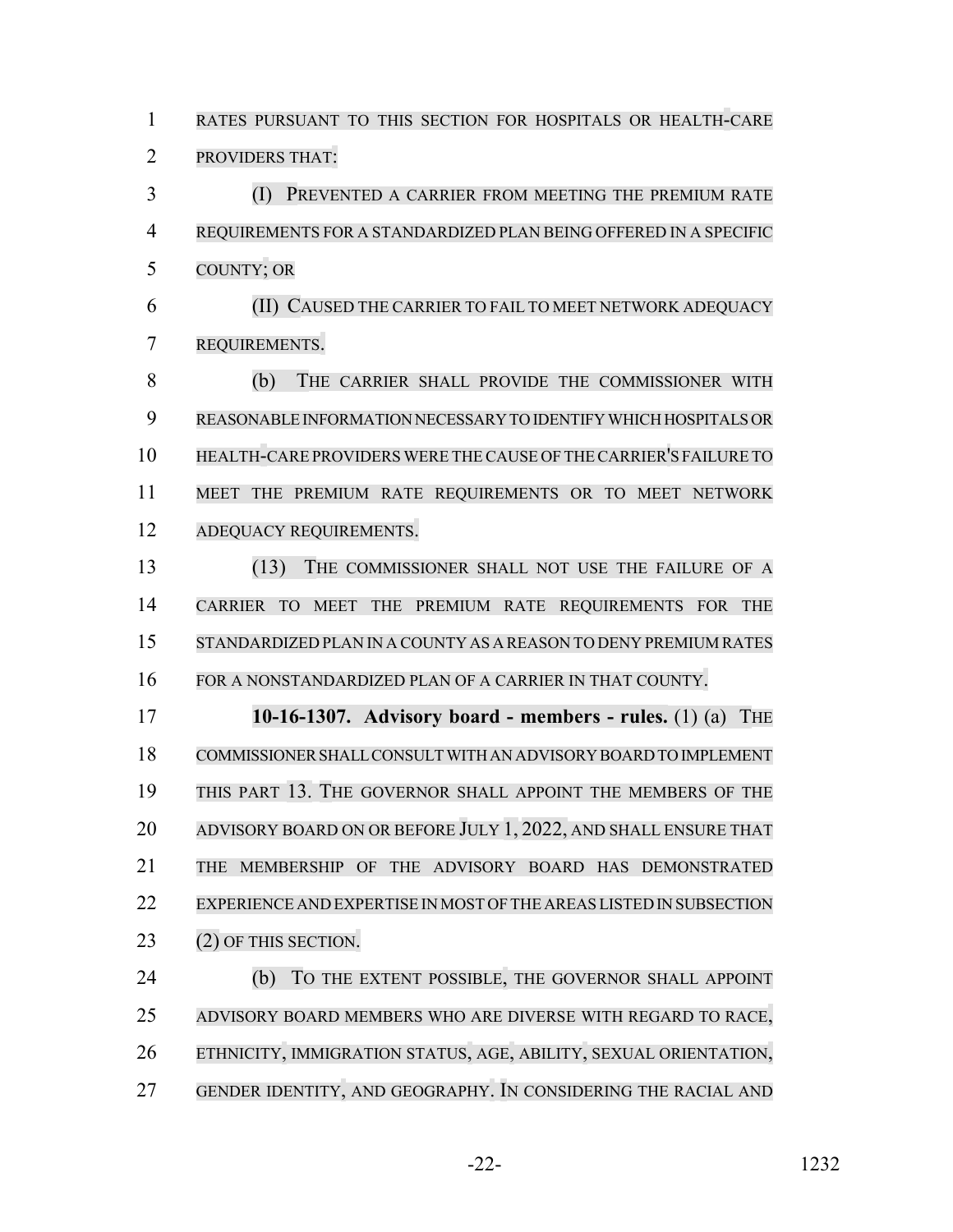| $\mathbf{1}$   | ETHNIC DIVERSITY OF THE ADVISORY BOARD, THE GOVERNOR SHALL      |
|----------------|-----------------------------------------------------------------|
| $\overline{2}$ | ATTEMPT TO ENSURE THAT AT LEAST ONE-THIRD OF THE MEMBERS ARE    |
| 3              | PEOPLE OF COLOR. IN CONSIDERING THE GEOGRAPHIC DIVERSITY OF THE |
| 4              | ADVISORY BOARD, THE GOVERNOR SHALL ATTEMPT TO APPOINT MEMBERS   |
| 5              | FROM BOTH RURAL AND URBAN AREAS OF THE STATE.                   |
| 6              | (2) THE GOVERNOR MAY APPOINT UP TO ELEVEN MEMBERS TO THE        |
| 7              | ADVISORY BOARD AND, TO THE EXTENT PRACTICABLE, SHALL INCLUDE    |
| 8              | <b>INDIVIDUALS WHO:</b>                                         |
| 9              | (a) HAVE FACED BARRIERS TO HEALTH ACCESS, INCLUDING PEOPLE      |
| 10             | OF COLOR, IMMIGRANTS, AND COLORADANS WITH LOW INCOMES;          |
| 11             | (b) HAVE EXPERIENCE PURCHASING THE STANDARDIZED PLAN;           |
| 12             | REPRESENT CONSUMER ADVOCACY ORGANIZATIONS;                      |
| 13             | (d) HAVE EXPERTISE IN HEALTH EQUITY;                            |
| 14             | (e) HAVE EXPERTISE IN HEALTH BENEFITS FOR SMALL BUSINESSES;     |
| 15             | (f)<br>REPRESENT CARRIERS OR WHO HAVE EXPERIENCE WITH           |
| 16             | DESIGNING A HEALTH INSURANCE PLAN AND SETTING RATES;            |
| 17             | (g)<br>REPRESENT HOSPITALS OR WHO HAVE EXPERIENCE WITH          |
| 18             | CONTRACTS BETWEEN HOSPITALS AND CARRIERS;                       |
| 19             | (h)<br>REPRESENT HEALTH-CARE PROVIDERS OR WHO HAVE              |
| 20             | EXPERIENCE WITH CONTRACTS BETWEEN HEALTH-CARE PROVIDERS AND     |
| 21             | CARRIERS;                                                       |
| 22             | (i)<br>REPRESENT AN EMPLOYEE ORGANIZATION THAT REPRESENTS       |
| 23             | EMPLOYEES IN THE HEALTH-CARE INDUSTRY; OR                       |
| 24             | (i)<br>ARE LICENSED OR RETIRED PHYSICIANS PRACTICING OR WHO     |
| 25             | PRACTICED IN THIS STATE.                                        |
| 26             | THE MEMBERS SERVE AT THE PLEASURE OF THE GOVERNOR.<br>(3)       |
| 27             | (4)<br>IN ADDITION TO CONSULTING WITH THE COMMISSIONER          |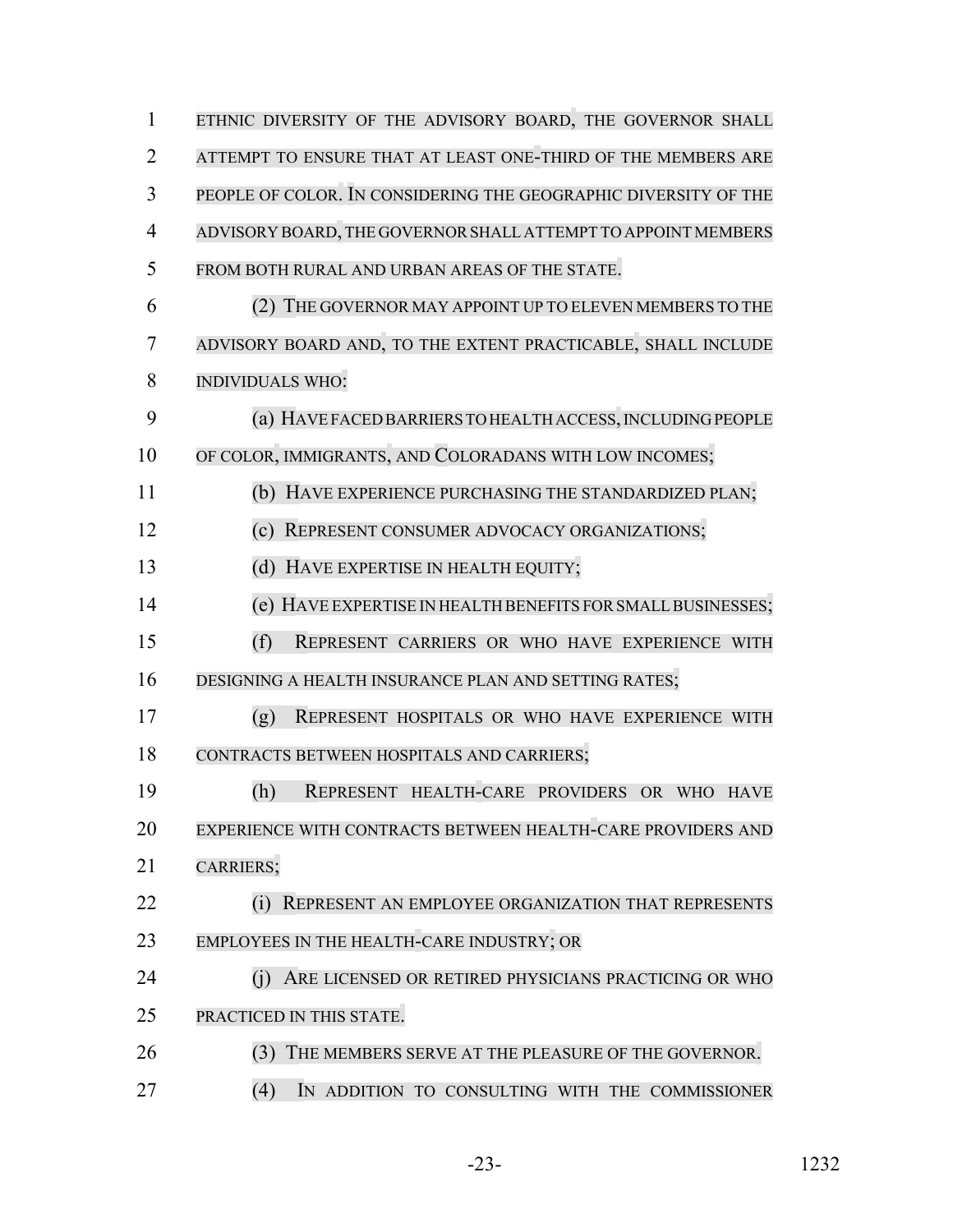PURSUANT TO SUBSECTION (1)(a) OF THIS SECTION, THE ADVISORY BOARD MAY: (a) CONSIDER RECOMMENDATIONS TO STREAMLINE PRIOR AUTHORIZATION AND UTILIZATION MANAGEMENT PROCESSES FOR THE STANDARDIZED PLAN; (b) RECOMMEND WAYS TO KEEP HEALTH-CARE SERVICES IN THE COMMUNITIES WHERE PATIENTS LIVE; AND (c) CONSIDER WHETHER ALTERNATIVE PAYMENT MODELS MAY BE APPROPRIATE FOR PARTICULAR SERVICES, TAKING INTO CONSIDERATION THE IMPACTS OF SUCH MODELS ON HEALTH OUTCOMES FOR PEOPLE OF COLOR. (5) THE DIVISION SHALL PROVIDE TECHNICAL AND ADMINISTRATIVE SUPPORT TO ASSIST THE ADVISORY BOARD. **10-16-1308. Federal waiver - commissioner application - use of money.** (1) ON OR AFTER THE EFFECTIVE DATE OF THIS SECTION, THE COMMISSIONER MAY APPLY TO THE SECRETARY OF THE UNITED STATES DEPARTMENT OFHEALTH AND HUMAN SERVICES FOR A STATE INNOVATION WAIVER TO WAIVE ONE OR MORE REQUIREMENTS OF THE FEDERAL ACT AS AUTHORIZED BY SECTION 1332 OF THE FEDERAL ACT TO CAPTURE ALL APPLICABLE SAVINGS TO THE FEDERAL GOVERNMENT AS A RESULT OF THE 21 IMPLEMENTATION OF THIS PART 13. 22 (2) (a) UPON APPROVAL OF THE 1332 WAIVER APPLICATION, THE COMMISSIONER MAY USE ANY FEDERAL MONEY RECEIVED THROUGH THE WAIVER FOR THE IMPLEMENTATION OF THIS PART 13 OR FOR THE COLORADO HEALTH INSURANCE AFFORDABILITY ENTERPRISE CREATED IN SECTION 10-16-1204. THE COMMISSIONER MAY ALLOCATE FEDERAL MONEY TO THE HEALTH INSURANCE AFFORDABILITY CASH FUND CREATED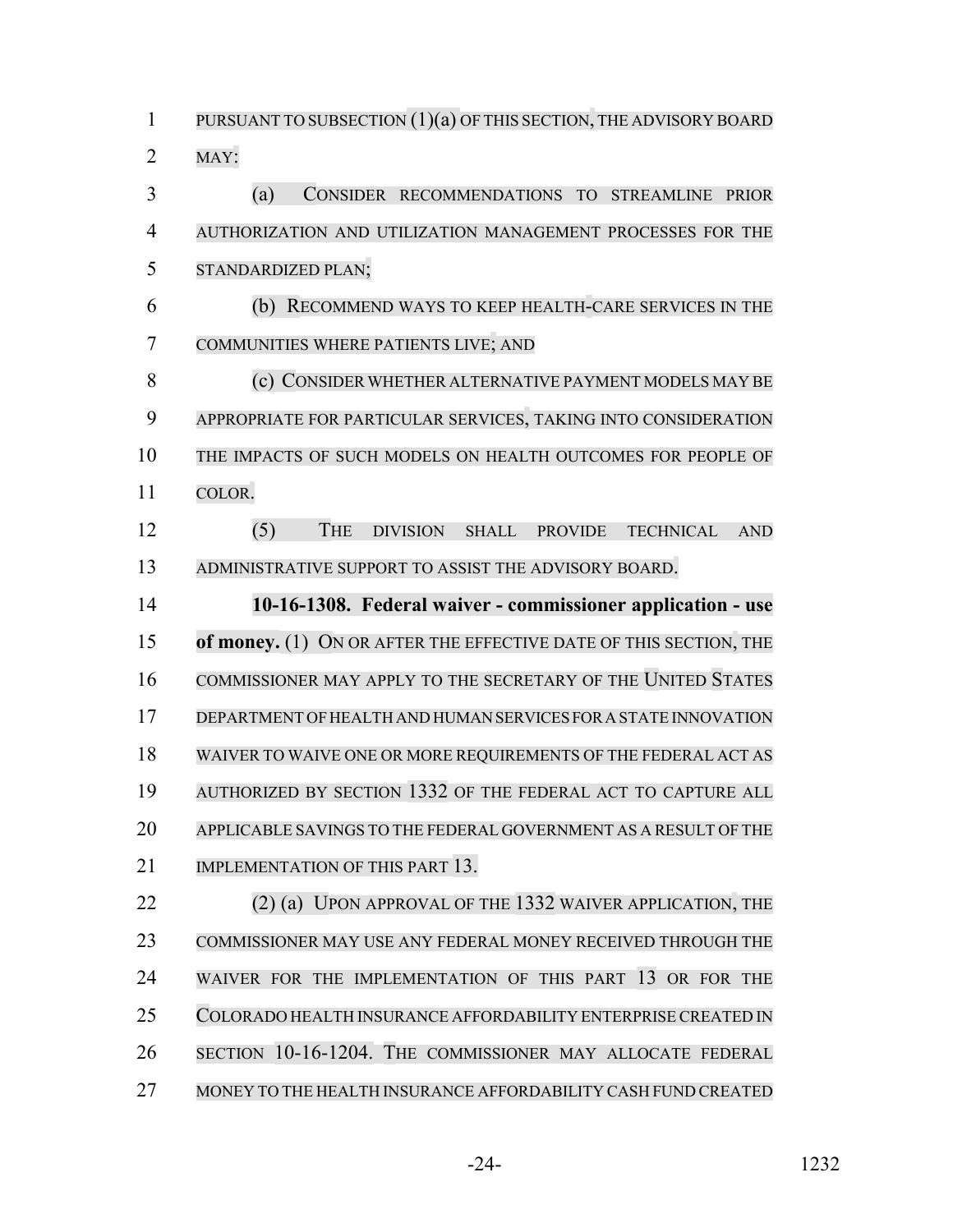1 IN SECTION 10-16-1206 FOR THE PURPOSES DESCRIBED IN SECTION 10-16-1205 (1)(b) FOR USE BY THE COLORADO HEALTH INSURANCE AFFORDABILITY ENTERPRISE TO INCREASE THE VALUE, AFFORDABILITY, QUALITY, AND EQUITY OF HEALTH-CARE COVERAGE FOR ALL COLORADANS,WITH A FOCUS ON INCREASING THE VALUE, AFFORDABILITY, QUALITY, AND EQUITY OF HEALTH-CARE COVERAGE FOR COLORADANS HISTORICALLY AND SYSTEMICALLY DISADVANTAGED BY HEALTH AND ECONOMIC SYSTEMS. (b) THE IMPLEMENTATION AND OPERATION OF SECTION 10-16-1305 (2) IS CONTINGENT ON THE APPROVAL OF THE 1332 WAIVER APPLICATION 11 AND THE RECEIPT OF FEDERAL FUNDS. **10-16-1309. Standardized plan - cost shift.** (1) IF THE ADMINISTRATOR OF A SELF-FUNDED HEALTH INSURANCE PLAN VOLUNTARILY PROVIDES TO THE COMMISSIONER ITS CONTRACTED RATES AND ANY OTHER INFORMATION DEEMED NECESSARY AND AGREED UPON BY THE ADMINISTRATOR AND THE COMMISSIONER, THE COMMISSIONER MAY EVALUATEWHETHERTHERATES OF THE SELF-FUNDED HEALTH INSURANCE PLAN REFLECT A COST SHIFT BETWEEN THE SELF-FUNDED PLAN AND THE STANDARDIZED PLAN OFFERED BY A CARRIER PURSUANT TO SECTION 10-16-1305. 21 (2) IF THE COMMISSIONER DETERMINES THERE IS A COST SHIFT, THE COMMISSIONER SHALL, TO THE EXTENT PRACTICABLE, PROVIDE A DESCRIPTION OFWHICH CATEGORIES OF SERVICES HAVE EXPERIENCED THE GREATEST COST SHIFT TO THE ADMINISTRATOR OF THE SELF-FUNDED HEALTH INSURANCE PLAN.

 **10-16-1310. Reports required - repeal.** (1) THE COMMISSIONER SHALL CONTRACT WITH AN INDEPENDENT THIRD-PARTY ORGANIZATION TO

-25- 1232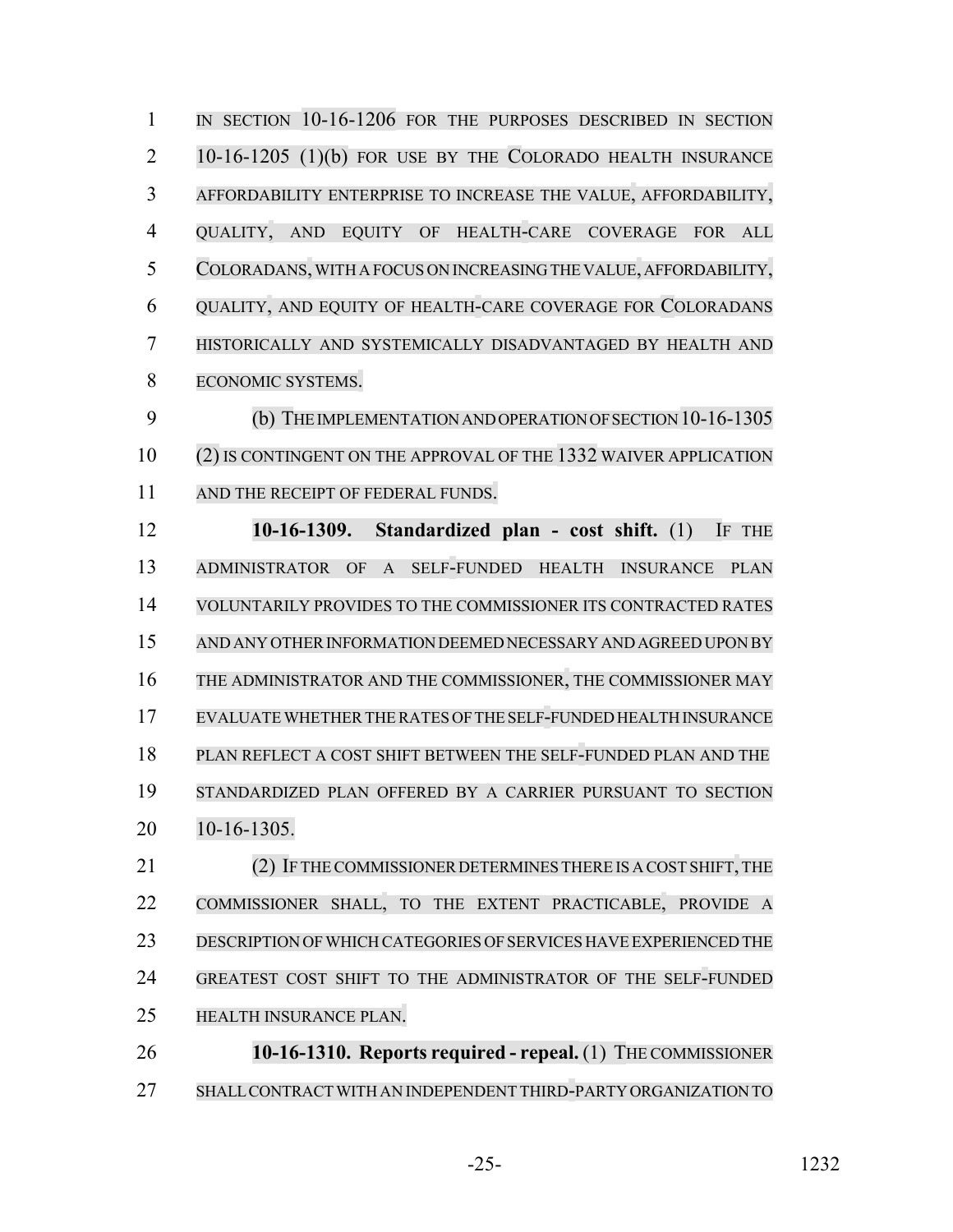| $\mathbf{1}$   | PREPARE THREE SEPARATE REPORTS AS SPECIFIED IN SUBSECTION (4) OF                  |
|----------------|-----------------------------------------------------------------------------------|
| $\overline{2}$ | THIS SECTION, TO THE EXTENT THAT INFORMATION IS AVAILABLE                         |
| 3              | REGARDING THE IMPLEMENTATION OF THIS PART 13 AS IT RELATES TO THE                 |
| $\overline{4}$ | STAFFING, WAGES, BENEFITS, TRAINING, AND WORKING CONDITIONS OF                    |
| 5              | HOSPITAL WORKERS AND AS IT RELATES TO PROVIDER WORKLOAD,                          |
| 6              | INCLUDING ANY IMPACT ON THE SIZE OF THE PROVIDER PANELS, IF                       |
| 7              | AVAILABLE.                                                                        |
| 8              | IN CHOOSING AN INDEPENDENT THIRD-PARTY CONTRACTOR,<br>(2)                         |
| 9              | THE COMMISSIONER SHALL CONSIDER ORGANIZATIONS WITH EXPERIENCE                     |
| 10             | CONDUCTING IN-PERSON INTERVIEWS WITH HEALTH-CARE EMPLOYERS AND                    |
| 11             | EMPLOYEES IN COLORADO.                                                            |
| 12             | (3)<br>THE INDEPENDENT THIRD-PARTY CONTRACTOR MAY MAKE                            |
| 13             | POLICY RECOMMENDATIONS RELATED TO INFORMATION IN THE REPORTS                      |
| 14             | AND MAY INCLUDE DATA COLLECTED FROM EMPLOYERS, EMPLOYEES, AND                     |
| 15             | OTHER THIRD-PARTY SOURCES.                                                        |
| 16             | (4) THE INDEPENDENT THIRD-PARTY CONTRACTOR SHALL DELIVER                          |
| 17             | THE REPORTS TO THE COMMISSIONER AS FOLLOWS:                                       |
| 18             | (a) THE FIRST REPORT BY JULY $1, 2023$ ;                                          |
| 19             | (b) THE SECOND REPORT BY JULY 1, 2024; AND                                        |
| 20             | (c) THE THIRD REPORT BY JULY $1, 2025$ .                                          |
| 21             | (4) THIS SECTION IS REPEALED, EFFECTIVE JULY 1, 2026.                             |
| 22             | 10-16-1311. State measurement for accountable, responsive,                        |
| 23             | and transparent (SMART) government act report. (1)<br><b>THE</b>                  |
| 24             | COMMISSIONER SHALL REPORT DURING THE HEARINGS CONDUCTED                           |
| 25             | "STATE MEASUREMENT FOR ACCOUNTABLE,<br><b>PURSUANT</b><br><b>THE</b><br><b>TO</b> |
| 26             | RESPONSIVE, AND TRANSPARENT (SMART) GOVERNMENT ACT", PART 2                       |
| 27             | OF ARTICLE 7 OF TITLE 2:                                                          |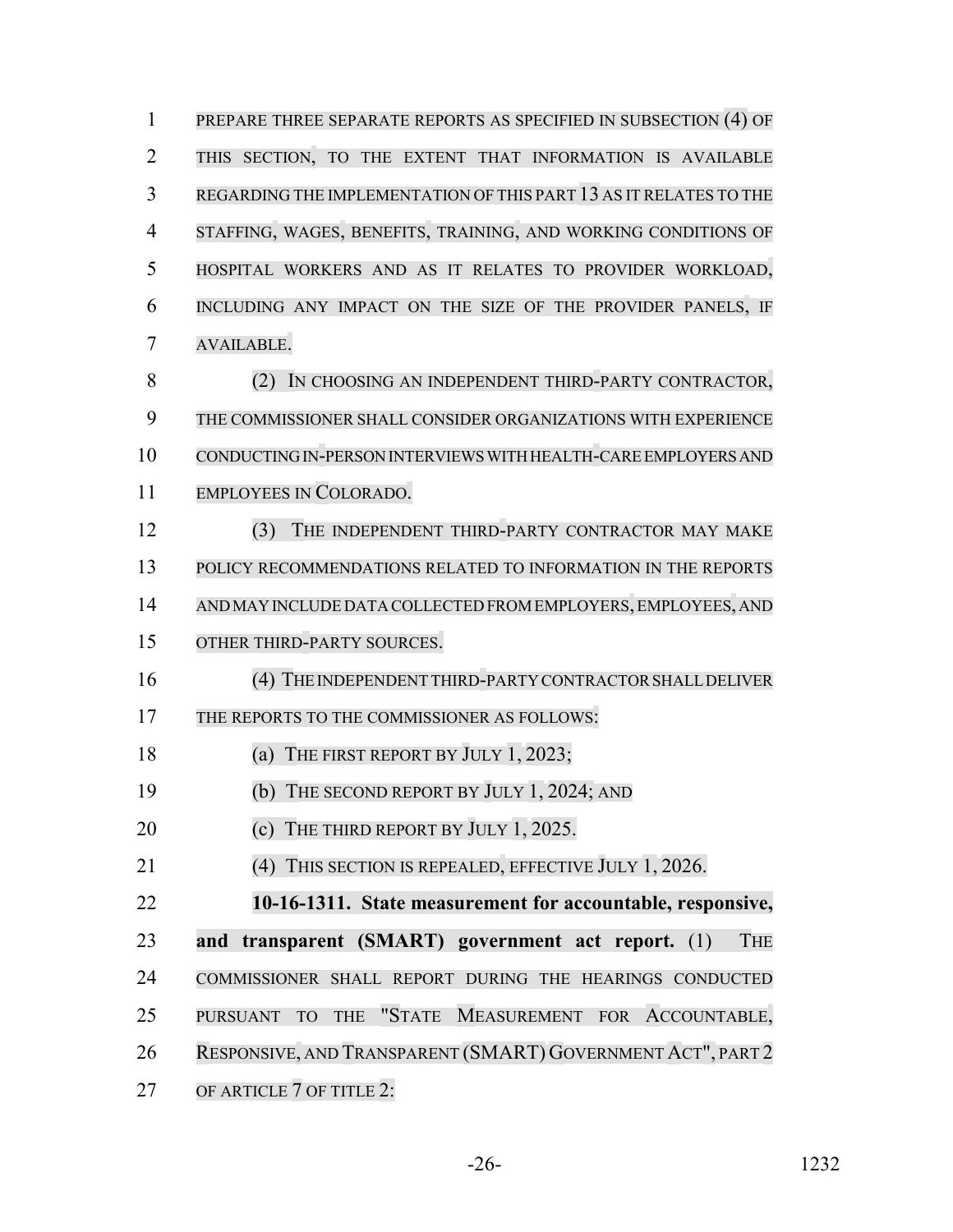| $\mathbf{1}$   | BEGINNING IN JANUARY 2022 AND EACH YEAR THEREAFTER,<br>(a)                 |
|----------------|----------------------------------------------------------------------------|
| $\overline{2}$ | ON THE PROGRESS OF THE IMPLEMENTATION AND OPERATION OF THIS PART           |
| 3              | 13;                                                                        |
| $\overline{4}$ | (b) BEGINNING IN JANUARY 2024, AND EACH YEAR THEREAFTER,                   |
| 5              | ON THE CARRIERS' EFFORTS TO DEVELOP NETWORKS THAT ARE DIVERSE              |
| 6              | AND CULTURALLY RESPONSIVE PURSUANT TO SECTION $10-16-1304(1)(g)$           |
| 7              | AND THE CARRIERS' EFFORTS REQUIRED BY SECTION 10-16-1304 (2); AND          |
| 8              | (c) IN JANUARY 2024, JANUARY 2025, AND JANUARY 2026, ON THE                |
| 9              | RESULTS OF THE REPORTS REQUIRED IN SECTION 10-16-1310.                     |
| 10             | 10-16-1312. Rules. THE COMMISSIONER MAY PROMULGATE RULES                   |
| 11             | AS NECESSARY TO DEVELOP, IMPLEMENT, AND OPERATE THIS PART 13.              |
| 12             | 10-16-1313. Severability. IF ANY PROVISION OF THIS PART 13 OR              |
| 13             | APPLICATION THEREOF TO ANY PERSON OR CIRCUMSTANCES IS JUDGED               |
| 14             | INVALID, THE INVALIDITY DOES NOT AFFECT PROVISIONS OR APPLICATIONS         |
| 15             | OF THIS PART 13 THAT CAN BE GIVEN EFFECT WITHOUT THE INVALID               |
| 16             | PROVISION OR APPLICATION, AND TO THIS END THE PROVISIONS OF THIS           |
| 17             | PART 13 ARE DECLARED SEVERABLE.                                            |
| 18             | SECTION 2. In Colorado Revised Statutes, 10-16-107, amend                  |
| 19             | $(3)(a)(V)$ ; and <b>add</b> $(3)(a)(VII)$ as follows:                     |
| 20             | Rate filing regulation - benefits ratio - rules.<br>$10-16-107.$           |
| 21             | $(3)$ (a) The commissioner shall disapprove the requested rate increase if |
| 22             | any of the following apply:                                                |
| 23             | (V) The rate filing is incomplete; $\sigma r$                              |
| 24             | (VII)<br>THE RATE FILING REFLECTS A COST SHIFT BETWEEN THE                 |
| 25             | STANDARDIZED PLAN, AS DEFINED IN SECTION 10-16-1303 (14), OFFERED          |
| 26             | BY THE CARRIER AND THE HEALTH BENEFIT PLAN FOR WHICH RATE                  |
| 27             | APPROVAL IS BEING SOUGHT. THE COMMISSIONER MAY CONSIDER THE                |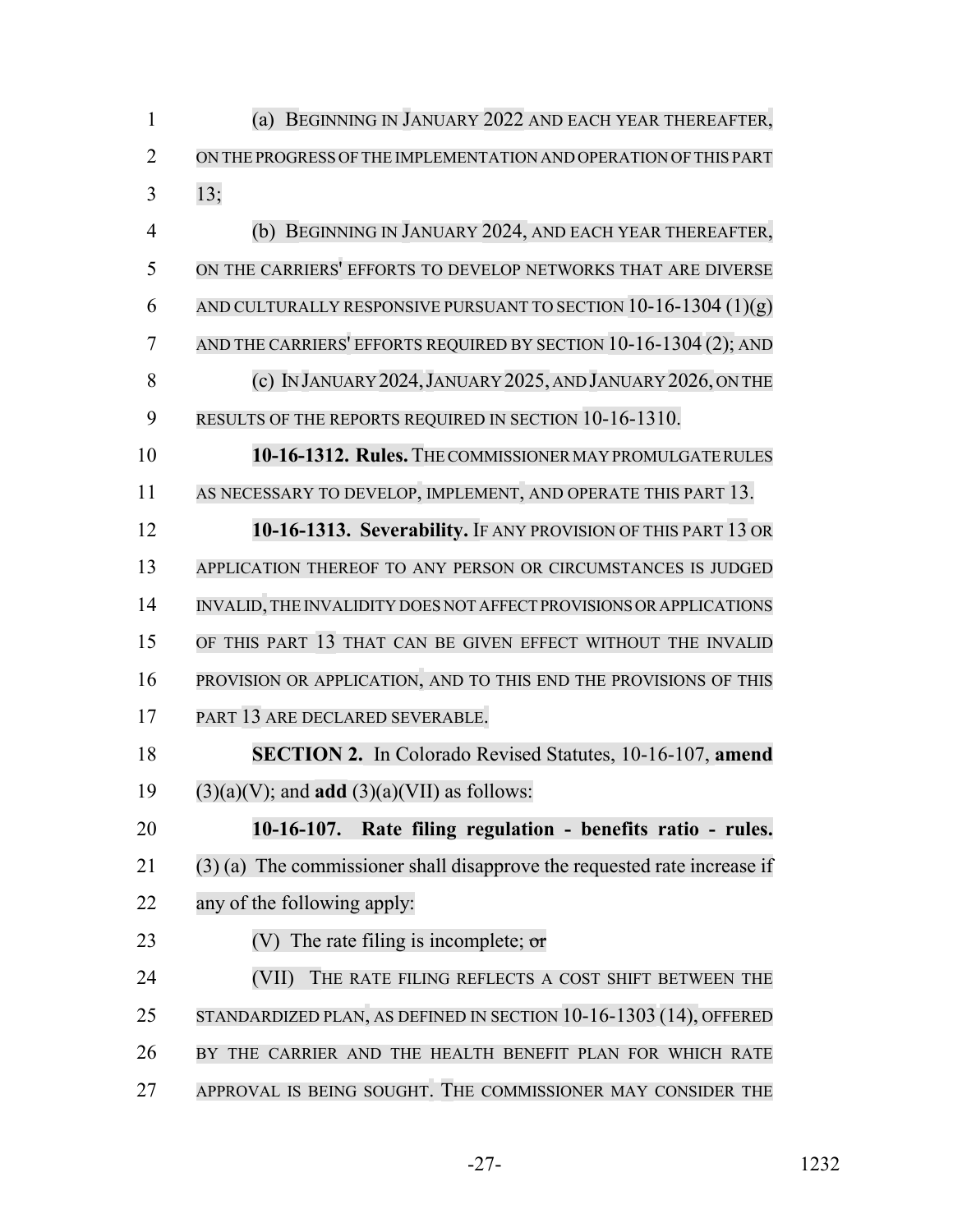| $\mathbf{1}$   | TOTAL COST OF HEALTH CARE IN MAKING THIS DETERMINATION.                 |
|----------------|-------------------------------------------------------------------------|
| $\overline{2}$ | <b>SECTION 3.</b> In Colorado Revised Statutes, 10-16-1206, amend       |
| 3              | $(1)(d)$ and $(1)(e)$ ; and <b>add</b> $(1)(f)$ as follows:             |
| $\overline{4}$ | 10-16-1206. Health insurance affordability cash fund -                  |
| 5              | creation. (1) There is hereby created in the state treasury the health  |
| 6              | insurance affordability cash fund. The fund consists of:                |
| 7              | (d) The revenue collected from revenue bonds issued pursuant to         |
| 8              | section 10-16-1204 (1)(b)(II); and                                      |
| 9              | All interest and income derived from the deposit and<br>(e)             |
| 10             | investment of money in the fund. MONEY THAT MAY BE ALLOCATED TO         |
| 11             | THE FUND PURSUANT TO SECTION 10-16-1308; AND                            |
| 12             | (f) ALL INTEREST AND INCOME DERIVED FROM THE DEPOSIT AND                |
| 13             | INVESTMENT OF MONEY IN THE FUND.                                        |
| 14             | <b>SECTION 4.</b> In Colorado Revised Statutes, add 10-22-114 as        |
| 15             | follows:                                                                |
| 16             | Standardized plan survey - repeal. (1)<br>$10-22-114.$<br><b>THE</b>    |
| 17             | EXCHANGE SHALL CONDUCT A SURVEY IN COLLABORATION WITH THE               |
| 18             | DIVISION THAT ADDRESSES THE EXPERIENCE OF CONSUMERS WHO                 |
| 19             | PURCHASED THE STANDARDIZED HEALTH BENEFIT PLAN ESTABLISHED              |
| 20             | PURSUANT TO SECTION 10-16-1304. THE SURVEY MUST BE COMPLETED ON         |
| 21             | OR BEFORE JANUARY 1, 2026.                                              |
| 22             | (2) THIS SECTION IS REPEALED, EFFECTIVE JULY 1, 2026.                   |
| 23             | SECTION 5. In Colorado Revised Statutes, add 12-30-116 as               |
| 24             | follows:                                                                |
| 25             | 12-30-116. Acceptance of patients enrolled in standardized              |
| 26             | plan - acceptance of reimbursement rate requirements - warning -        |
| 27             | fine. $(1)$<br><b>THE</b><br>COMMISSIONER OF INSURANCE MAY<br>REQUIRE A |

-28- 1232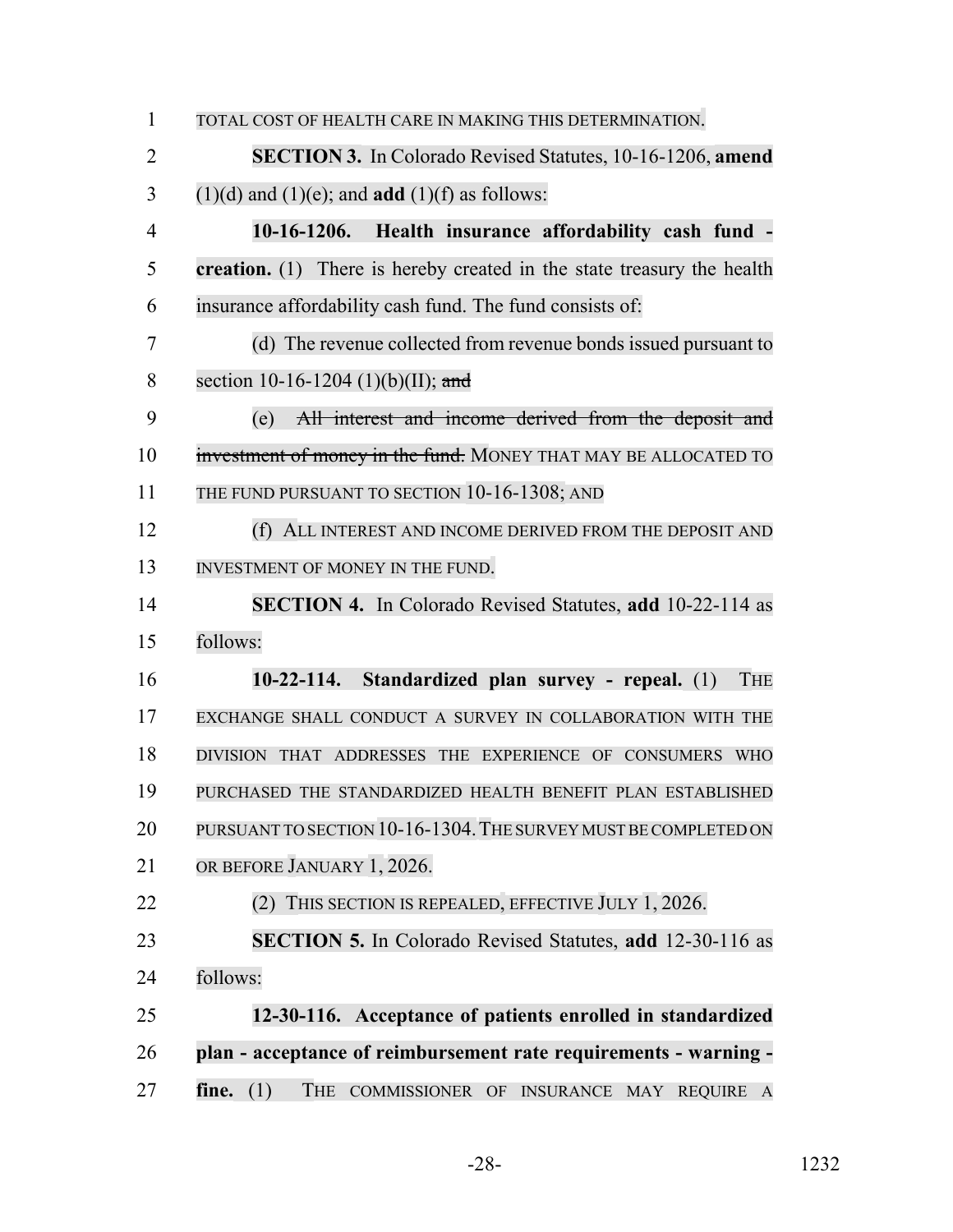HEALTH-CARE PROVIDER, AFTER A HEARING PURSUANT TO SECTION 10-16-1306, TO PARTICIPATE IN A STANDARDIZED PLAN, AS DEFINED IN SECTION 10-16-1303 (14), AND ACCEPT THE REIMBURSEMENT RATE DESCRIBED IN SECTION 10-16-1306.

 (2) IF THE DIRECTOR RECEIVES NOTICE FROM THE COMMISSIONER OF INSURANCE THAT AN APPLICANT, LICENSEE, CERTIFICATE HOLDER, OR REGISTRANT REFUSES TO PARTICIPATE IN THE STANDARDIZED PLAN OR ACCEPT THE REIMBURSEMENT RATE AS MAY BE REQUIRED IN SUBSECTION (1) OF THIS SECTION, THE DIRECTOR SHALL ISSUE A WARNING TO THE APPLICANT, LICENSEE, CERTIFICATE HOLDER, OR REGISTRANT.

 (3) IF THE APPLICANT, LICENSEE, CERTIFICATE HOLDER, OR REGISTRANT REFUSES TO PARTICIPATE IN THE STANDARDIZED PLAN OR ACCEPT THE REIMBURSEMENT RATE AFTER RECEIPT OF A WARNING, THE DIRECTOR MAY IMPOSE AN ADMINISTRATIVE FINE NOT TO EXCEED FIVE THOUSAND DOLLARS PER CALENDAR YEAR AGAINST ANY APPLICANT, LICENSEE, CERTIFICATE HOLDER, OR REGISTRANT.

 (4) THE IMPOSITION OF AN ADMINISTRATIVE FINE PURSUANT TO THIS SECTION DOES NOT CONSTITUTE A DISCIPLINARY ACTION PURSUANT TO THIS TITLE 12 AGAINST A HEALTH-CARE PROVIDER.

 **SECTION 6.** In Colorado Revised Statutes, **add** 25-1.5-116 as follows:

 **25-1.5-116. Hospitals - standardized health benefit plan - participation - penalties.** (1) THE COMMISSIONER OF INSURANCE MAY REQUIRE A HOSPITAL LICENSED PURSUANT TO SECTION 25-1.5-103, AFTER 25 A HEARING PURSUANT TO SECTION 10-16-1306 (3) CONCERNING THE PREMIUM RATE REQUIREMENTS AND NETWORK ADEQUACY, TO PARTICIPATE IN A STANDARDIZED HEALTH BENEFIT PLAN DESCRIBED IN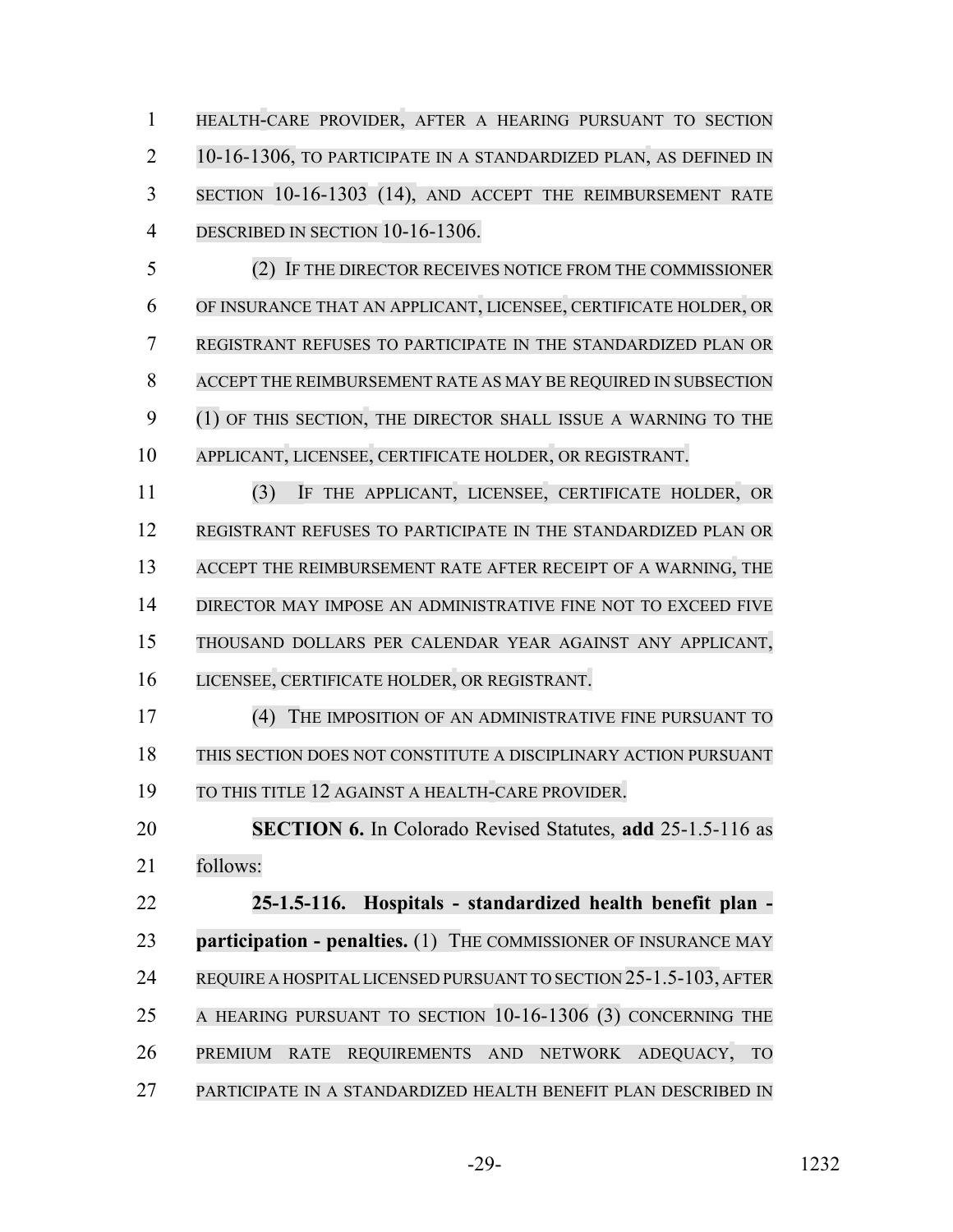SECTION 10-16-1304.

 (2) (a) IF THE DEPARTMENT RECEIVES NOTICE FROM THE COMMISSIONER OF INSURANCE THAT A HOSPITAL REFUSES TO PARTICIPATE IN THE STANDARDIZED PLAN IF REQUIRED BY SUBSECTION (1) OF THIS 5 SECTION, THE DEPARTMENT SHALL ISSUE A WARNING TO THE HOSPITAL. IF THE HOSPITAL REFUSES TO PARTICIPATE IN THE STANDARDIZED PLAN AFTER RECEIPT OF THE WARNING, THE DEPARTMENT: (I) SHALL FINE THE HOSPITAL UP TO TEN THOUSAND DOLLARS PER DAY FOR THE FIRST THIRTY DAYS THAT THE HOSPITAL REFUSES TO PARTICIPATE AND UP TO FORTY THOUSAND DOLLARS PER DAY FOR EACH 11 DAY OVER THIRTY DAYS THAT THE HOSPITAL REFUSES TO PARTICIPATE; AND 13 (II) MAY SUSPEND, REVOKE, OR IMPOSE CONDITIONS ON THE HOSPITAL'S LICENSE. (b) IN DETERMINING THE APPROPRIATE PENALTY, THE DEPARTMENT SHALL CONSIDER ANY PENALTIES RECOMMENDED BY THE COMMISSIONER OF INSURANCE, THE HOSPITAL'S FINANCIAL CIRCUMSTANCES, AND OTHER CIRCUMSTANCES DEEMED RELEVANT BY THE DEPARTMENT. **SECTION 7.** In Colorado Revised Statutes, **add** 25.5-1-131 as follows: **25.5-1-131. Insurance ombudsman - consumer advocate - duties.** (1) THERE IS HEREBY CREATED IN THE STATE DEPARTMENT THE OFFICE OF THE INSURANCE OMBUDSMAN TO ACT AS THE ADVOCATE FOR CONSUMER INTERESTS IN MATTERS RELATED TO ACCESS TO AND THE AFFORDABILITY OF THE STANDARDIZED HEALTH BENEFIT PLAN CREATED PURSUANT TO SECTION 10-16-1304. THE OMBUDSMAN SHALL: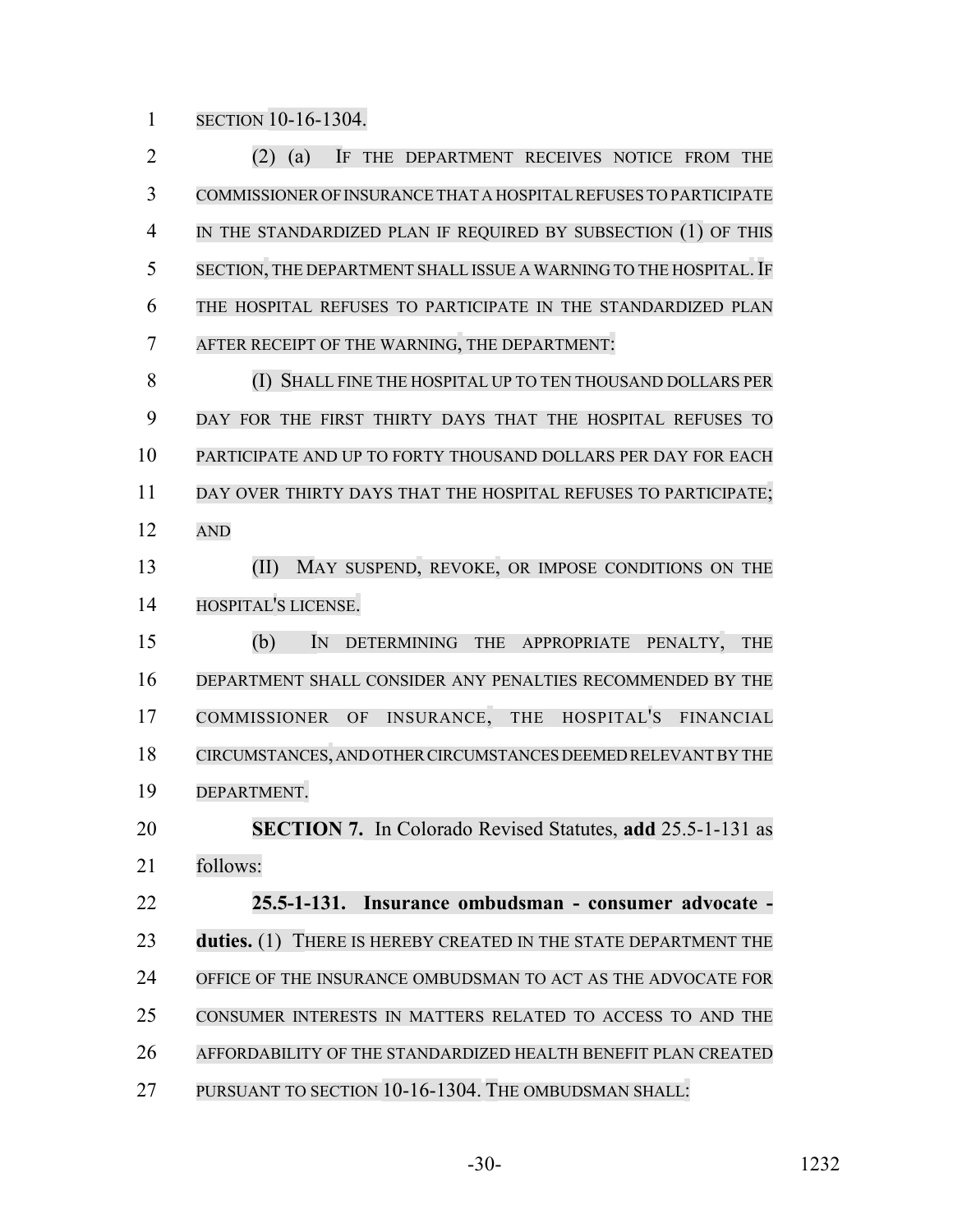(a) INTERACT WITH CONSUMERS REGARDING THEIR ACCESS TO,THE AFFORDABILITY OF, AND COVERAGE ISSUES WITH THE STANDARDIZED PLAN; (b) EVALUATE DATA TO ASSESS THE STANDARDIZED PLAN'S NETWORK AND AFFORDABILITY; AND (c) REPRESENT THE INTERESTS OF CONSUMERS IN PUBLIC HEARINGS HELD PURSUANT TO SECTION 10-16-1306. (2) IN THE PERFORMANCE OF THE OMBUDSMAN'S DUTIES, THE OMBUDSMAN SHALL ACT INDEPENDENTLY OF THE STATE DEPARTMENT. ANY RECOMMENDATIONS MADE OR POSITIONS TAKEN BY THE OMBUDSMAN 11 DO NOT REFLECT THOSE OF THE STATE DEPARTMENT. **SECTION 8. Appropriation.** (1) For the 2021-22 state fiscal 13 year, \$1,199,637 is appropriated to the department of regulatory agencies. This appropriation is from the division of insurance cash fund created in 15 section 10-1-103 (3), C.R.S. To implement this act, the department may use this appropriation as follows: (a) \$948,667 for use by the division of insurance for personal services, which is based on an assumption that the division will require an additional 5.4 FTE; (b) \$38,290 for use by the division of insurance for operating expenses; and (c) \$212,680 for use by the executive director's office and administrative services for the purchase of legal services. (2) For the 2021-22 state fiscal year, \$212,680 is appropriated to the department of law. This appropriation is from reappropriated funds received from the department of regulatory agencies under subsection (1)(c) of this section and is based on an assumption that the department